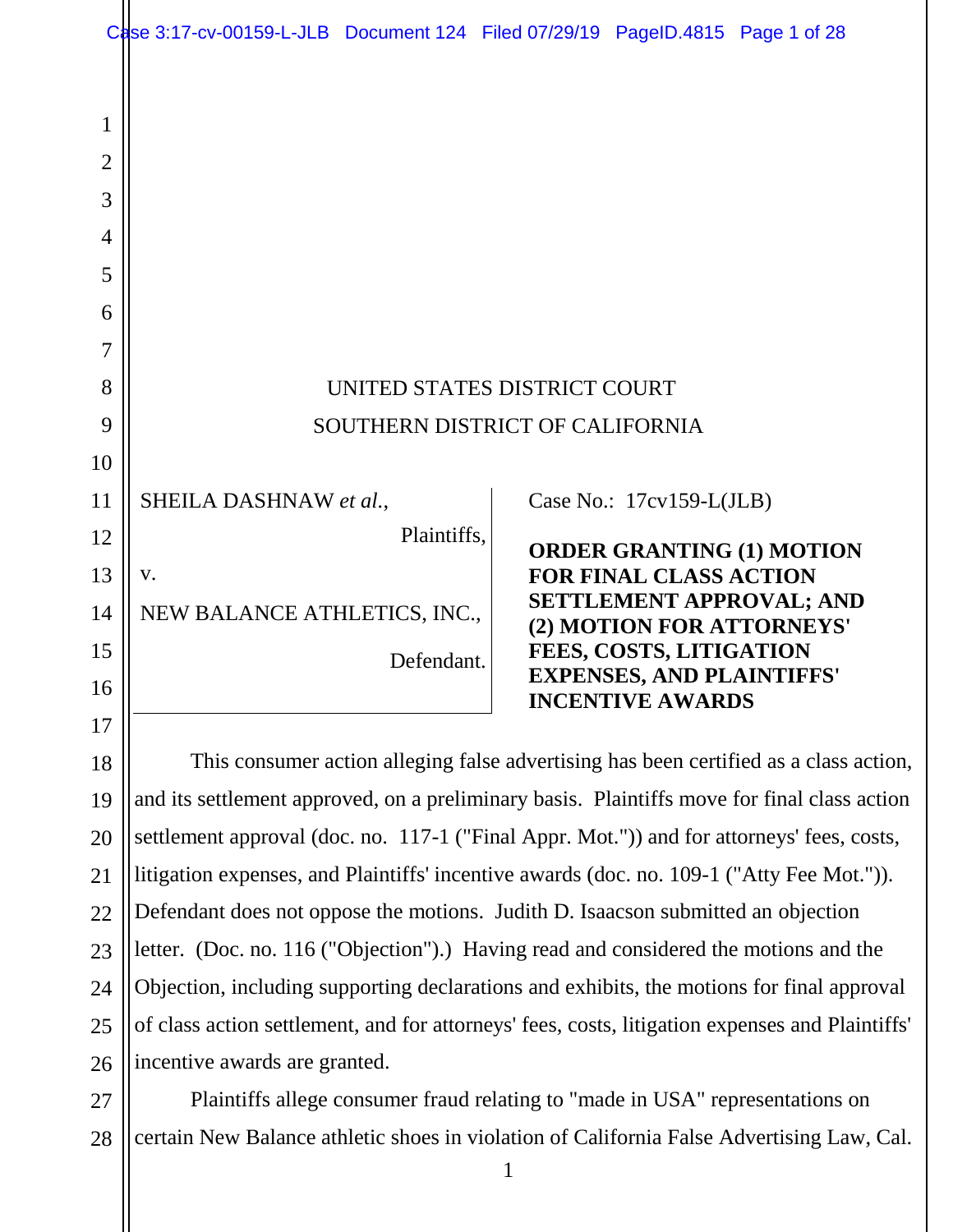1 2 3 4 5 6 7 8 9 Bus. & Prof. Code §§ 17500 *et seq.* (including violation of § 17533.7 relating to the sale of goods produced abroad); Consumer Legal Remedies Act, Cal. Civ. Code §§ 1750 *et seq.*; California Unfair Competition Law, Cal. Bus. & Prof. Code §§ 17200 *et seq.*; breach of express warranty; negligent misrepresentation; and unjust enrichment. In the operative complaint (doc. no. 16), Plaintiffs sought injunctive and declaratory relief, restitution or disgorgement of profits or unjust enrichment, and damages, including punitive damages on their own behalf and on behalf of the putative class. The action was filed in State court and removed to this Court. This Court has subject matter jurisdiction under 28 U.S.C. § 1332(d).

10 11 12 13 14 15 16 17 After an investigation, formal discovery, and motion briefing, the parties settled in private mediation. Plaintiffs filed a motion for preliminary class action certification and settlement approval. The Court ultimately granted the motion and ordered notice be disseminated to the putative class. (Doc. nos. 108, 111, 113.) Pending before the Court are Plaintiffs' motions for final approval of the Amended Settlement Agreement signed December 7, 2018 (doc. no. 106-3 ("Settlement")), for attorneys' fees, costs and litigation expenses totaling \$650,000, and enhancement awards of \$5,000 to each Plaintiff.

18

24

25

26

27

 $\overline{a}$ 

28

## **I. Class Membership and Representation**

19 20 21 22 23 In the Preliminary Approval Order (doc. no. 108), the Court certified this action as a class action under Federal Rule of Civil Procedure 23(a) and (b)(3) for purposes of settlement. For the reasons stated therein, and in the absence of new evidence or objections to class certification, the Court certifies for settlement purposes a class comprised of:

> All persons who purchased any and all "Made in USA" Shoes $[1]$  from New Balance and/or its Authorized Retailers in California from December 27, 2012 up to and including January 24, 2019 ("Class" and "Class Period" respectively). "'Made in USA' Shoes" means the New

- <sup>1</sup> Unless defined herein, the capitalized terms are defined in the Settlement.
	- 2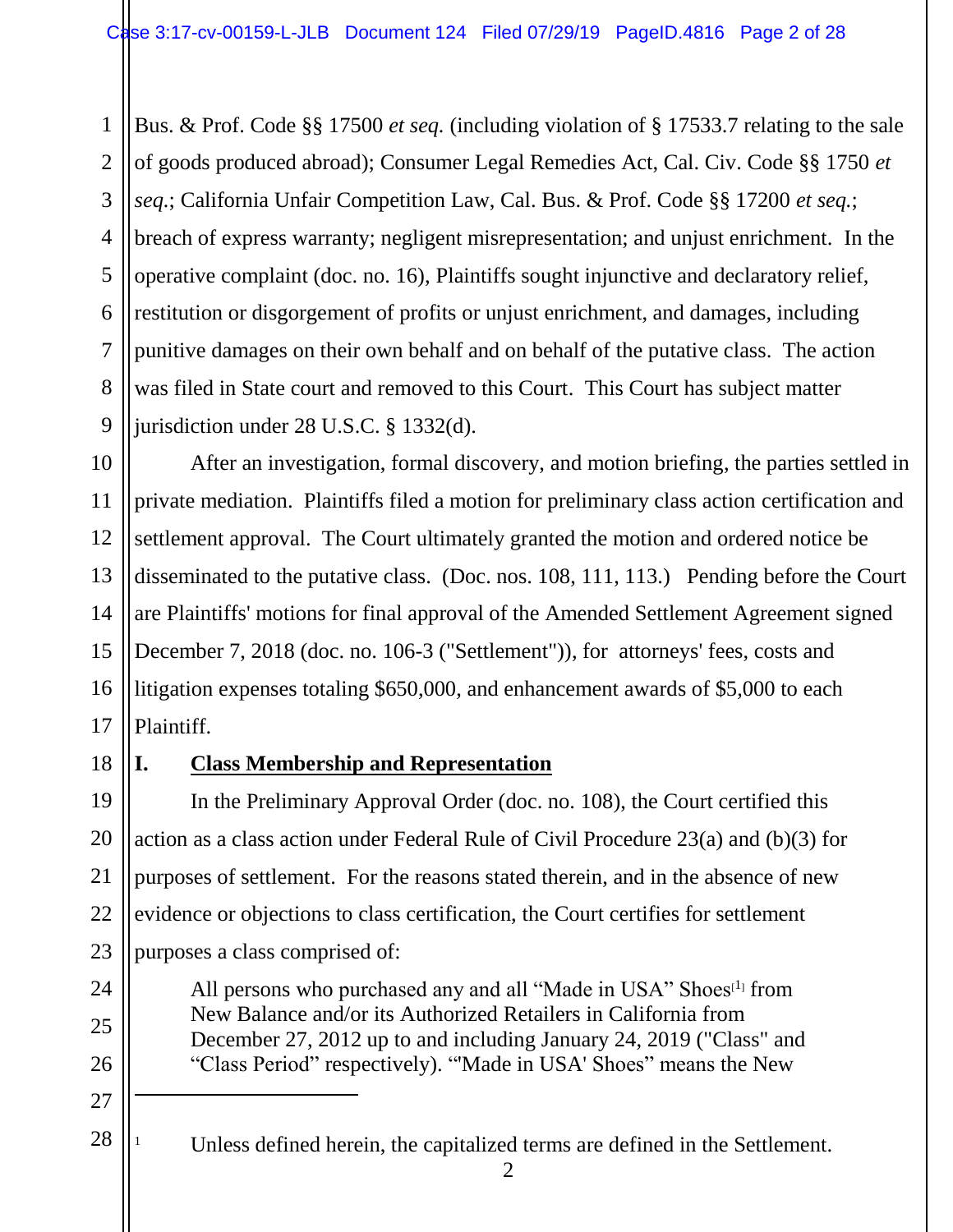Balance's "Made in USA" labeled shoes listed below and purchased as new by Class members in California during the Class Period:

1

9

10

11

12

13

14

15

16

17

18

19

20

21

22

23

24

25

26

27

| $\overline{2}$ | new by Class members in California during the Class Period:                                                                                       |                                                                  |  |  |  |  |
|----------------|---------------------------------------------------------------------------------------------------------------------------------------------------|------------------------------------------------------------------|--|--|--|--|
|                | <b>ELIGIBLE NEW BALANCE SHOE MODELS</b>                                                                                                           |                                                                  |  |  |  |  |
| 3              | 601                                                                                                                                               | ML996                                                            |  |  |  |  |
| 4              | M1140                                                                                                                                             | ML997                                                            |  |  |  |  |
|                | M1290                                                                                                                                             | MR1105                                                           |  |  |  |  |
| 5              | M1300                                                                                                                                             | MR993                                                            |  |  |  |  |
| 6              | M1400                                                                                                                                             | MW812                                                            |  |  |  |  |
|                | M1540                                                                                                                                             | <b>PM15</b>                                                      |  |  |  |  |
| 7              | M1700                                                                                                                                             | PM16                                                             |  |  |  |  |
| 8              | M2040                                                                                                                                             | <b>US574</b>                                                     |  |  |  |  |
|                | M3040                                                                                                                                             | <b>US576</b>                                                     |  |  |  |  |
| 9              | M498                                                                                                                                              | <b>US990</b>                                                     |  |  |  |  |
|                | M574                                                                                                                                              | <b>US993</b>                                                     |  |  |  |  |
| $\overline{0}$ | M585                                                                                                                                              | <b>US998</b>                                                     |  |  |  |  |
| $\lfloor 1$    | M587<br>M770                                                                                                                                      | W1140<br>W1290                                                   |  |  |  |  |
|                | M990                                                                                                                                              | W1400                                                            |  |  |  |  |
| $\overline{2}$ | M991                                                                                                                                              | W1540                                                            |  |  |  |  |
|                | M995                                                                                                                                              | W3040                                                            |  |  |  |  |
| 3              | M996                                                                                                                                              | W498                                                             |  |  |  |  |
| $\overline{A}$ | M997                                                                                                                                              | W587                                                             |  |  |  |  |
|                | M9975                                                                                                                                             | W990                                                             |  |  |  |  |
| 5              | M998                                                                                                                                              | W998                                                             |  |  |  |  |
| 6 <sub>6</sub> | <b>MK706</b>                                                                                                                                      | <b>WK706</b>                                                     |  |  |  |  |
|                | ML1300                                                                                                                                            | WR993                                                            |  |  |  |  |
| $\sqrt{7}$     | ML1978                                                                                                                                            | WW812                                                            |  |  |  |  |
| 8              |                                                                                                                                                   |                                                                  |  |  |  |  |
| $\overline{9}$ |                                                                                                                                                   | Excluded from the Class are: (a) New Balance's board members and |  |  |  |  |
|                | employees, including its attorneys; (b) any persons who purchased the                                                                             |                                                                  |  |  |  |  |
| $20^{\circ}$   | "Made in USA" Shoes for the purposes of resale; (c) distributors or re-<br>sellers of "Made in USA" Shoes; (d) the judge and magistrate judge and |                                                                  |  |  |  |  |
|                |                                                                                                                                                   |                                                                  |  |  |  |  |
| $^{21}$        | their immediate families presiding over this action; (e) governmental                                                                             |                                                                  |  |  |  |  |
| $^{22}$        | entities; and (f) persons or entities who or which exclude themselves                                                                             |                                                                  |  |  |  |  |
|                | from the Class as provided in the notice.                                                                                                         |                                                                  |  |  |  |  |
| $^{23}$        |                                                                                                                                                   |                                                                  |  |  |  |  |
| $^{24}$        | (See Prelim. Approval Order at 2-4.) <sup>2</sup> The Settlement Administrator received                                                           |                                                                  |  |  |  |  |
| 25             |                                                                                                                                                   |                                                                  |  |  |  |  |
|                | requests for exclusion from 171 individuals. (Finegan Final Appr. Decl. (doc. no.                                                                 |                                                                  |  |  |  |  |
| 26             |                                                                                                                                                   |                                                                  |  |  |  |  |
|                |                                                                                                                                                   |                                                                  |  |  |  |  |
| 27             |                                                                                                                                                   |                                                                  |  |  |  |  |
| 28             | All page number references are assigned by the ECF system.<br>3                                                                                   |                                                                  |  |  |  |  |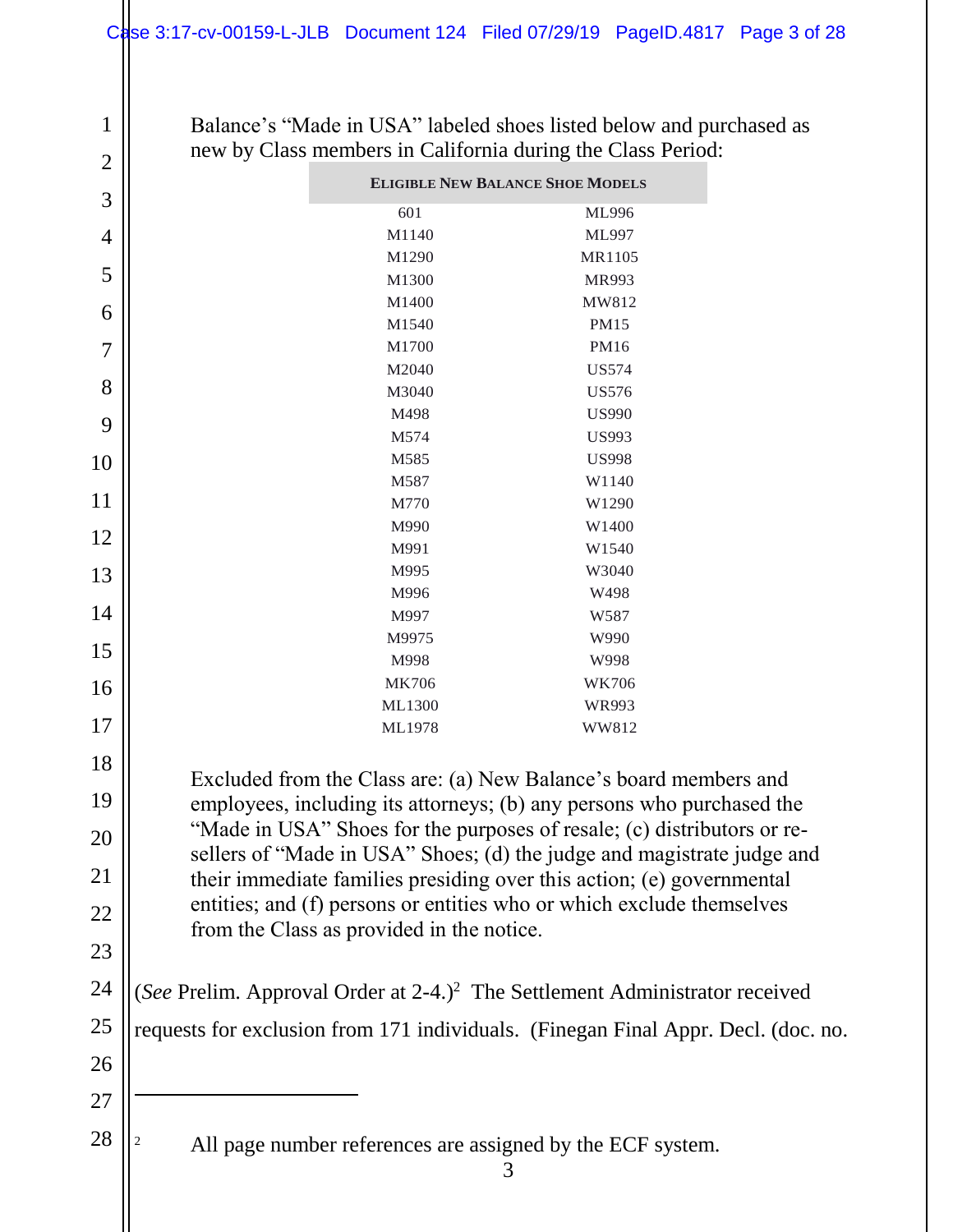1 2 117-5) at 13; *id.* Ex. H (doc. no. 117-13).) These 171 individuals are excluded from the Class.

## **II. Notice to the Class**

4 5 6 7 8 9 In the Preliminary Approval Order, Heffler Claims Group was appointed as Settlement Administrator for purposes of notice to the Class and claim processing. (Prelim. Approval Order at 6; *see also* Settlement ¶¶ II.10, 17, 23.) The Court approved, with changes, the proposed notice of class action certification and settlement, and set a schedule for notice, claim submissions, exclusions, and objections. (Prelim. Approval Order at 6-8.)

10

11

13

14

15

16

17

18

3

## **A. Notice Content**

A class certification notice "must clearly and concisely state in plain, easily

12 understood language" the following:

(i) the nature of the action;

(ii) the definition of the class certified;

- (iii) the class claims, issues, or defenses;
- (iv) that a class member may enter an appearance through an attorney if the member so desires;
- (v) that the court will exclude from the class any member who requests exclusion;

(vi) the time and manner for requesting exclusion; and

(vii) the binding effect of a class judgment on members under Rule  $23(c)(3)$ .

19 20

21 22 23 24 25 Fed. R. Civ. Proc. 23(c)(2)(B). In addition, Rule 23(e) requires notice of class action settlement which "describes the terms of the settlement in sufficient detail to alert those with adverse viewpoints to investigate and to come forward to be heard." *In re Online DVD-Rental Antitr. Litig., 779 F.3d 934, 946 (9<sup>th</sup> Cir. 2015) (internal* quotation marks and citation omitted).

26 27 28 The Court approved, with changes, the content of the long-form and summary notice proposed by the parties, including the release, claim form and exclusion form. (Prelim. Approval Order at 6 & Exs. A, B.) Subsequently, to accommodate the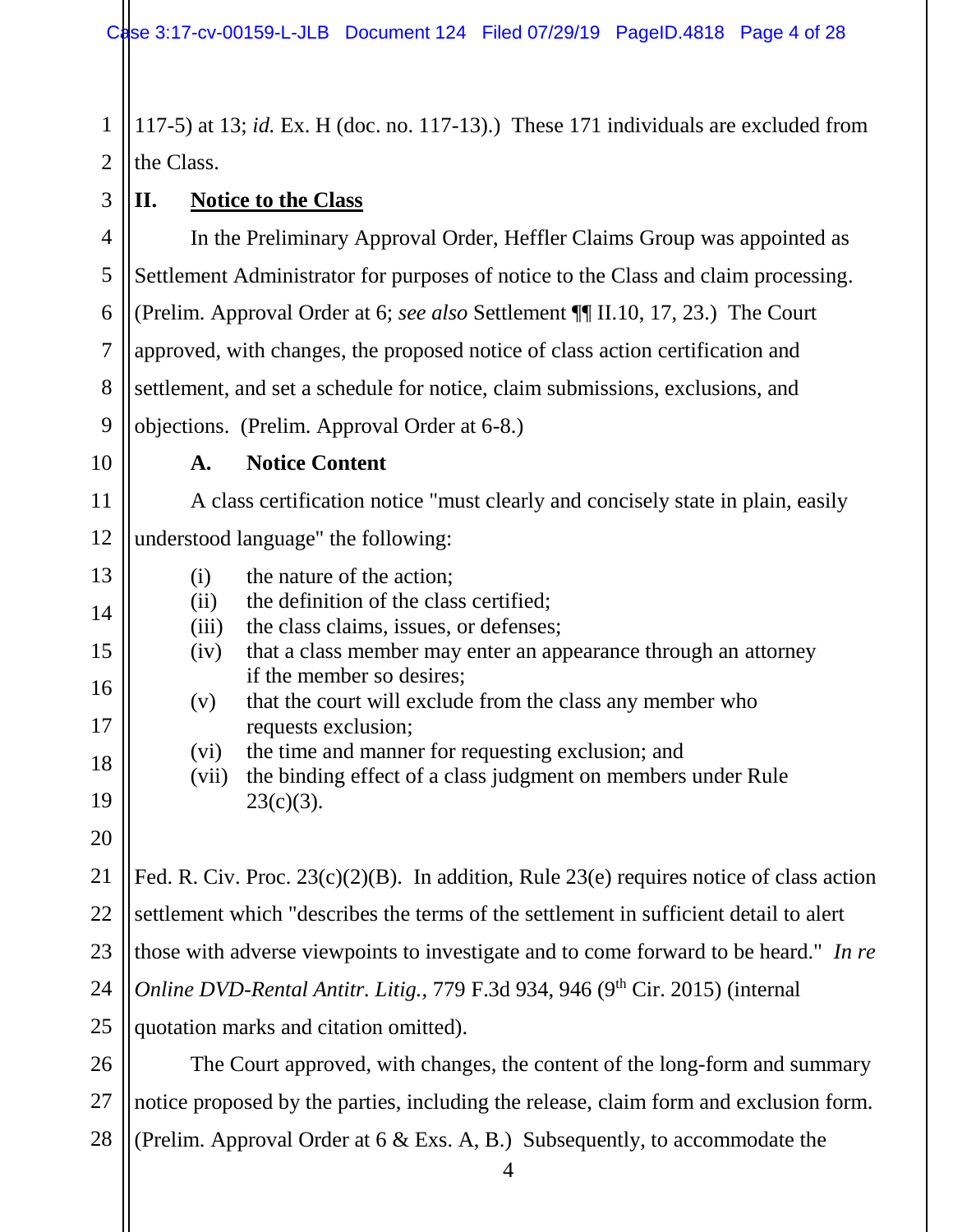1 2 3 4 5 parties' requests for extensions of time and changes to the notice procedure, the Court approved additional content changes. (*See* Feb. 20. 2019 Order (doc. no. 111); Feb. 22, 2019 Order (doc. no. 113).) Nevertheless, the parties further altered the language of these documents without Court approval. (*Cf., e.g.,* Prelim. Approval Order at 19, 22 *with* Finegan Final Appr. Decl. Ex. B (doc. no. 117-7) at 7, 9.)

Although the Court does not condone alterations of Court-approved notice, the content of the notice distributed to the Class is approved because the notices as distributed were adequate to meet Rule 23(c)(2)(B) and (e) requirements.

## **B. Notice Distribution**

10 11 12 13 14 15 16 17 18 19 20 21 Rule  $23(c)(2)(B)$  requires "the best notice that is practicable under the circumstances, including individual notice to all members who can be identified through reasonable effort." Such notice can be given by "United States mail, electronic means, or other appropriate means." *Id.* Consistently, notice of class action settlement must be distributed "in a reasonable manner to all class members who would be bound by the propos<sup>[ed settlement]." *Id.* 23(e)(1)(B). "When</sup> individual notice by mail is not possible, courts may use alternative means such as notice through third parties, paid advertising, and/or posting in places frequented by class members." *Briseno v. ConAgra Foods, Inc.*, 844 F.3d 1121, 1129 (9<sup>th</sup> Cir. 2017) (internal quotation marks and citation omitted). In this regard, "publication in a periodical, on a website, or even at an appropriate physical location" may be sufficient. *Id.* (citations omitted).

22 23 24 25 The Court ordered notice dissemination through a number of channels (Prelim. Approval Order at 6-7), as proposed by the Settlement Administrator (Finegan Prelim. Decl. (doc. no. 106-14) at 10-11, 13-15)) and incorporated into the Settlement (Settlement ¶I V.A.1.).

## 1. Direct Notice

27 28 Direct notice was distributed by email and United States first class mail. (Finegan Final Appr. Decl. at 9.) Settlement Administrator timely sent 51,282 emails

26

6

7

8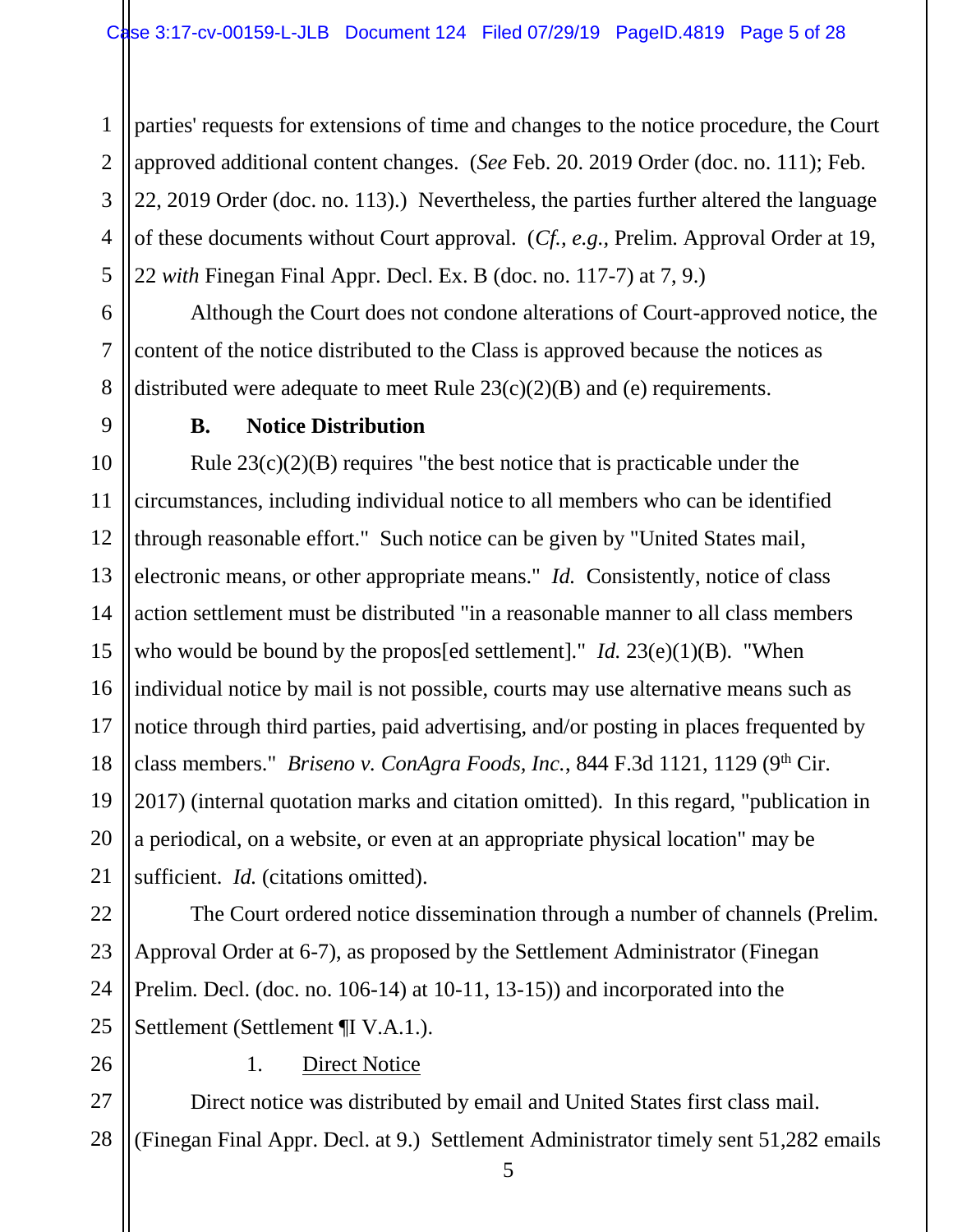1 2 3 4 5 6 7 8 9 10 11 12 13 14 containing the long form notice. (*Id.*; *cf.* Settlement ¶ IV.B.1.b.; Feb. 20. 2019 Order at 4.) Of those notices, 2,038 bounced and 239 putative Class members unsubscribed. (Finegan Final Appr. Decl. at 9*.*) Settlement Administrator timely sent 3,093 summary notices by first class mail to putative Class members who unsubscribed, whose email notices were returned as undeliverable, or for whom only a physical address was available.<sup>3</sup> (*Id.; cf.* Settlement ¶ IV.B.1.c.; Feb. 20, 2019 Order at 4.) Of the notices sent by U.S. mail, 247 were returned as undeliverable. (Finegan Final Appr. Decl. at 9.) Upon return of undeliverable notices, the Settlement Administrator was to perform an address search and re-send them to new addresses no later than March 14, 2019 (Settlement ¶ IV.B.1.d.; Feb. 20, 2019 Order at 4); however, notices were not re-sent until *May 14, 2019.* (Finegan Final Appr. Decl. at 9.) Accordingly, 157 notices were sent two months late and only three weeks before the claims due date. (*See* Feb. 20. 2019 Order at 4.) No justification for the failure to follow the Court's orders has been provided.

15

16

17

18

19

20

21

 $\ddot{\phantom{a}}$ 

## 2. Notice by Publication

Because nearly 95% of putative Class members were unknown,<sup>4</sup> the Settlement Administrator proposed a comprehensive program for notice by publication, which the Court adopted. (Finegan Prelim. Decl. at 10-11, 13-15; Prelim. Approval Order at 6.)

<sup>22</sup> 23 24 3 It is possible that 3,903 notices were sent. Ms. Finegan references 3,093 notices; however, she also states that this amount included 1,626 records without any email address, 2,038 bounced emails and 239 unsubscribed email addresses, which adds to 3,903. (Finegan Final Appr. Decl. at 9.)

<sup>25</sup> 26 27 28 <sup>4</sup> According to Defendant, 984,835 purchases of "Made in USA." Shoes were made in California during the Class Period. (Kim Final Appr. Decl. (doc. no. 117-2) at 4.) Of those, Defendant provided addresses for 52,908 putative Class members (Finegan Final Appr. Decl. at 8), which represents approximately 5% of the putative Class membership.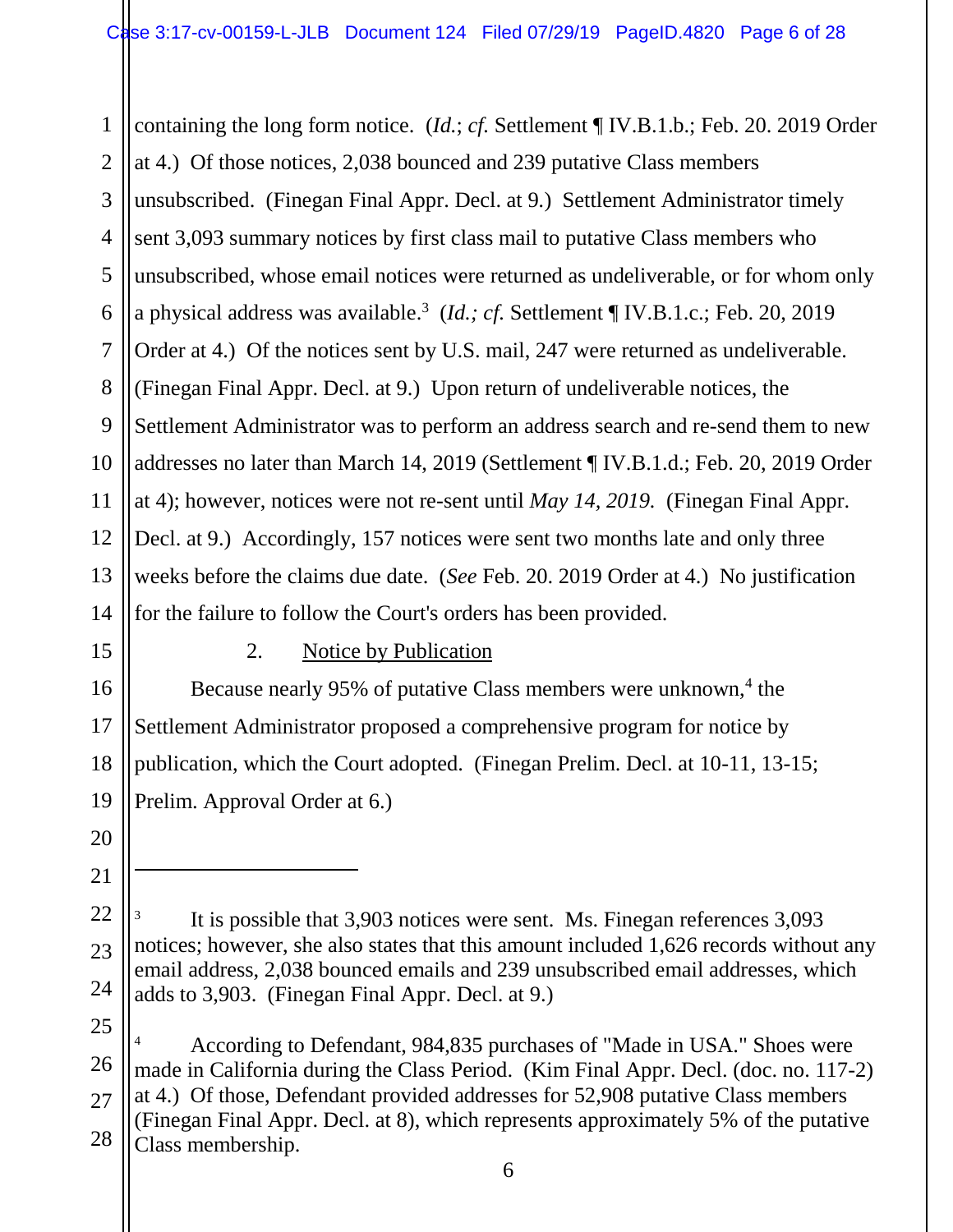2 3 4

5

6

7

8

9

10

11

12

13

14

15

1

#### *a. Publication in Print*

The summary notice was published in print. (Finegan Final Appr. Decl. at 10- 11.) Based on Settlement Administrator's recommendation that The Los Angeles Times was "the most efficient print title," which "far outstrips any other print title in reader inclination or index," the Court adopted the recommendation to publish the summary notice in a " $1/8<sup>th</sup>$  page ad unit" in The Los Angeles Times on four consecutive Sundays with a "Spanish sub headline directing Spanish speakers to the website for more information." (Finegan Prelim. Appr. Decl. at 14; Prelim. Approval Order at 6.) Publication notice was to commence on Sunday, February 10, 2019. (*See* Prelim. Approval Order at 6*;* Settlement ¶ IV.B.3.)

After the due date, in late afternoon on Friday, February 15, 2019, Plaintiffs filed a motion to modify the notice plan because the summary notice could not fit a  $1/8<sup>th</sup>$  page ad unit. (Doc. no. 110.) According to the Settlement Administrator, as revised by the Court, the notice contained 1,100 words and was "more than double the word count that would fit into that ad unit." (Finegan Modif. Decl. (doc. no. 110- 1) at 2.) As noted in the February 20, 2019 Order, the summary notice as originally proposed by the parties (doc. no. 106-5) had 973 words, and was therefore already approximately double the word count that would fit the ad. (Feb. 20, 2019 Order at 3.) The initial proposal to publish the summary notice in The Los Angeles Times as a  $1/8<sup>th</sup>$  page ad unit was therefore grossly inadequate from the beginning, but the parties did not disclose this to the Court until after the publication due date. The Class Counsel and the Settlement Administrator had failed to perform their duties with due diligence. (Feb. 20, 2019 Order at 3.)

28 As an alternative to increasing the size of a print ad in The Los Angeles Times, the Settlement Administrator recommended publishing in People magazine's California edition, which would result in a lesser increase in the cost of notice. (Finegan Modif. Decl. at 2.) In addition, it would "maintain[] the integrity and efficiency of the outreach effort while *increasing* the target audience reach" by 2%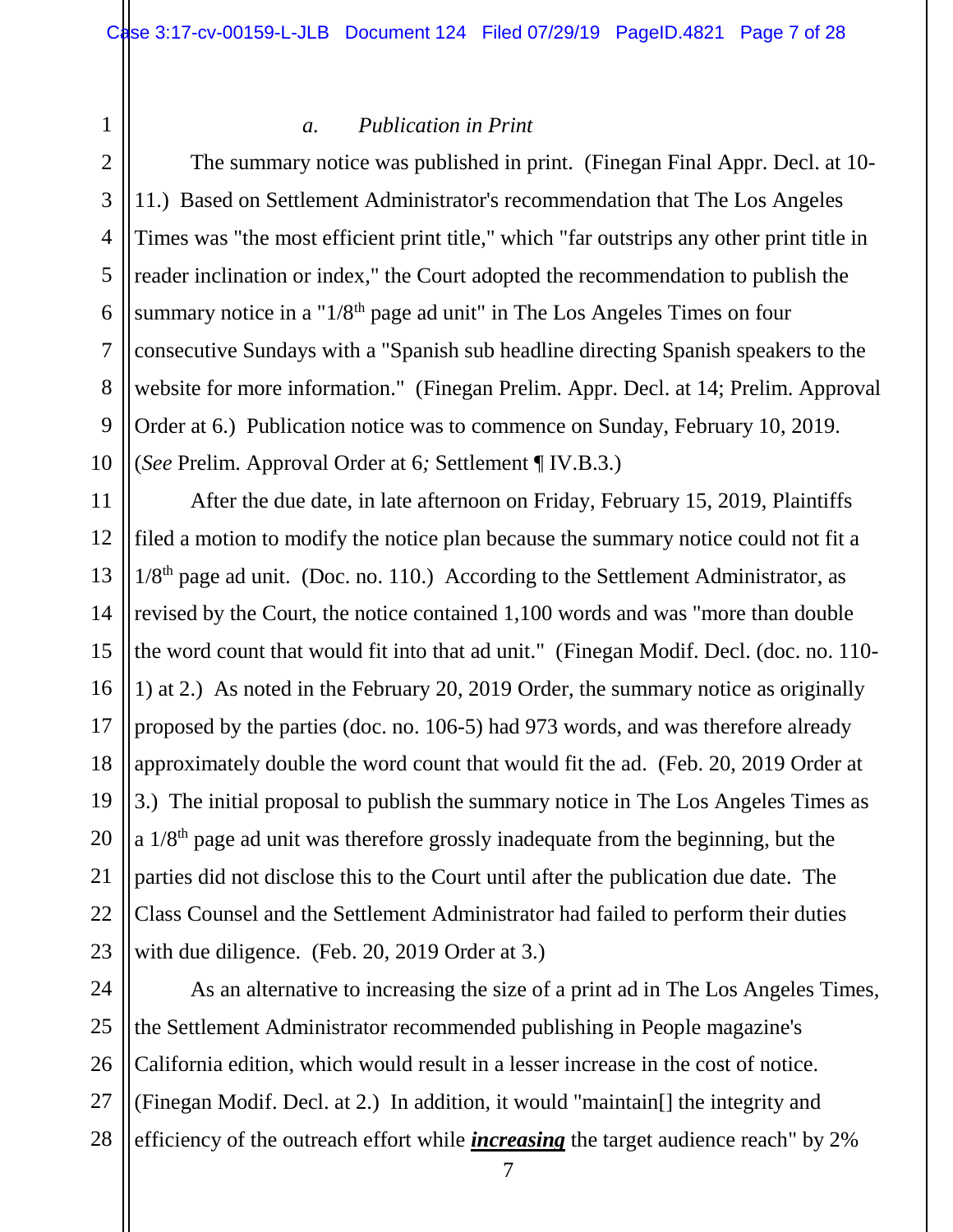1 2 3 4 (*Id.* (emphasis in orig.).) In reliance on the Settlement Administrator's representations and to avoid prejudice to the putative Class members, the Court adopted the recommendation and ordered publication no later than February 22, 2019. (Feb. 20, 2019 Order at 4-6.)

5 6 7 8 9 10 11 12 13 14 As reflected in the subsequent motion for emergency relief, the parties and Settlement Administrator had neglected to inform the Court of two additional material facts. First, the earliest possible print publication date in People magazine was *March 22, 2019*; and second, the People magazine California edition is published only every two or three weeks, *i.e.,* notice would be published once in People magazine rather than four times in The Los Angeles Times Sunday edition. (Emerg. Mot. (doc. no. 112 ) at 3; Finegan Final Appr. Decl. at 10 (notice published once).) The summary notice published in People magazine also did not include a "Spanish sub headline directing Spanish speakers to the website for more information," as promised by the Settlement Administrator. (*Cf.* Finegan Prelim. Appr. Decl. at 14 & Prelim. Approval Order at 6 *with* Finegan Final Appr. Decl. Ex. D (doc. no. 117-9) at 3.) Accordingly, the Settlement Administrator and Class Counsel failed to perform their duties under the orders of this Court.

# 15 16 17 18 19 20 21 22 23 24 25

#### *b. Online Banner Ads*

26 27 Online banner ads informed viewers of the pending settlement and directed them to the settlement website. (Finegan Final Decl. at 11; *id.* Ex. E (doc. no. 117- 10).) According to the Settlement Administrator, based on marketing and media use research, 89% of the putative Class members were frequent internet users, including social media. (Finegan Prelim. Appr. Decl. at 13.) The Settlement Administrator recommended online ads targeting individuals within the Class member profile in English and Spanish on websites and social media. (*Id.* at 13-14.) The Court adopted the Settlement Administrator's recommendations and ordered internet / / / / /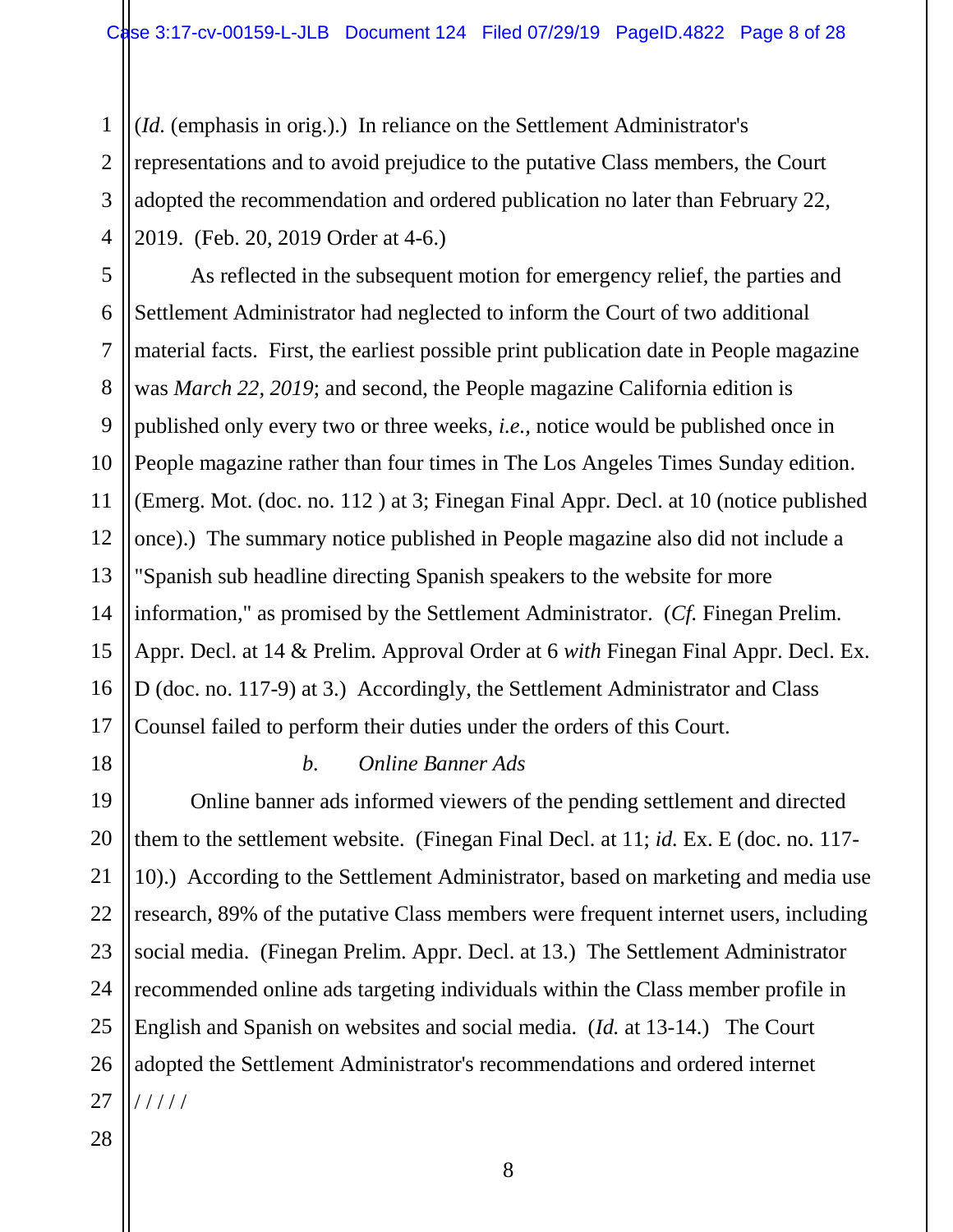1 2 3 4 5 6 7 publication to begin no later than February 7,  $2019<sup>5</sup>$  and continue through April 8, 2019. (Prelim. Approval Order at 6; Settlement ¶ IV.B.3.) The parties assured the Court that they would comply. (Emerg. Mot. at 2.) Nevertheless, the Settlement Administrator's final report indicates that the notice program "was substantially completed" on *March* 23, 2019,<sup>6</sup> or more than two weeks early. (*See* Finegan Final Appr. Decl. at 2.) In this regard, the Settlement Administrator and Class Counsel again deviated from the orders of this Court.

8

9

10

11

12

13

14

15

16

17

18

19

20

21

22

23

## *c. Press Release*

A press release consisting of the summary notice was timely issued over PR Newswire's California and California Hispanic Newslines. (Finegan Final Appr. Decl. at 11; *id.* Ex. F (doc. no. 117-11); *cf.* Finegan Prelim. Appr. Decl. at 11, 14-15; Prelim. Approval Order at 6.) Full text of the release was picked up by 293 online outlets and social media sites, including Associated Press outlets. (*Id.* Ex. G (doc. no. 117-12) at 5, 40.)

## *d. Settlement Website and Toll-Free Phone Line*

The Court adopted the Settlement Administrator's recommendations to establish (1) a settlement website as a landing page for online banner advertising where putative Class members could access the full-length notice, together with the release, claim form and exclusion form, electronically submit claims and requests for exclusion, and view important case filings; and (2) a 24-hour toll-free informational phone line. (Finegan Prelim. Appr. Decl. at 11, 15; Prelim. Approval Order at 6-7.) As of June 21, 2019, 103,140 users visited the settlement website and 156 calls were made to the toll-free line. (Finegan Final Appr. Decl. at 12-13.)

24 25

 $\overline{a}$ 

27

28

<sup>6</sup> The Settlement Administrator does not provide a more specific end date. (*Id.*)

<sup>26</sup> <sup>5</sup> At the request of the parties, the Court extended the February 7, 2019 commencement deadline to February 22, 2019. (Feb. 20, 2019 Order at 4.)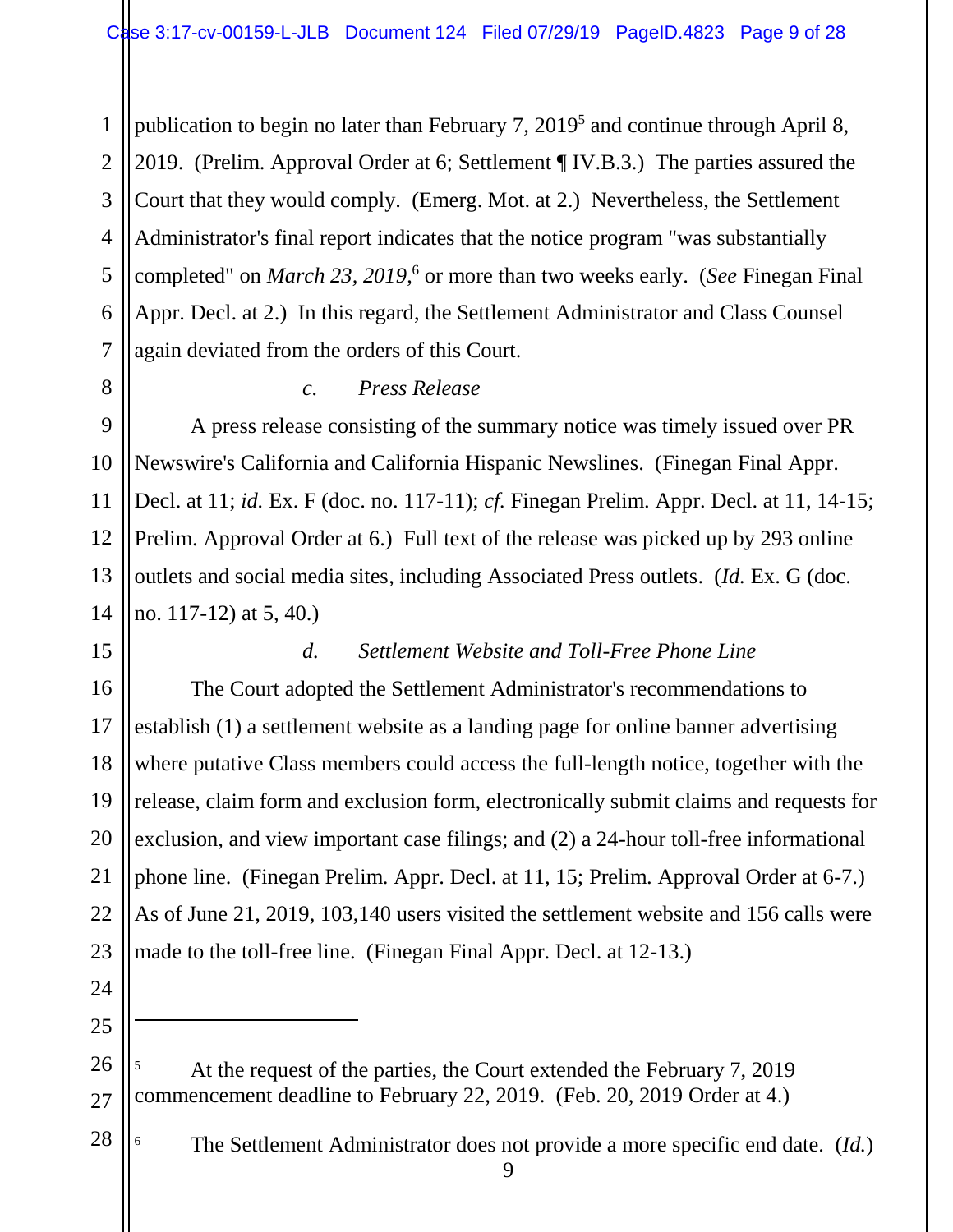1 2 3 4 5 6 According to the Settlement Administrator, the notice, by direct mail and publication combined, reached 74% of the putative Class members with an average frequency of 5.5 times. (Finegan Final Appr. Decl. at 2.) Without condoning the deficiencies in performing the Settlement Administrator's obligations under the Settlement and Court orders, the actual timing and manner of distributing notice were adequate to meet the constitutional and statutory requirements.

## **III. Settlement Fairness**

7

8 9 10 11 12 13 14 15 16 17 18 19 20 21 22 23 24 Class action settlements require court approval. Fed. R. Civ. Proc. 23(e). "[S]ettlement of class actions present[s] unique due process concerns for absent class members [in part because] class counsel may collude with the defendants, tacitly reducing the overall settlement in return for a higher attorney's fee." *In re Bluetooth Headset Prod. Liability Litig.*, 654 F.3d 935, 946 (9th Cir. 2011) (internal quotation marks and citations omitted); *see also Evans v. Jeff D.*, 475 U.S. 717, 733 (1986) (noting the possibility of tradeoff between merits relief and attorneys' fees often implicit in class action settlement negotiations.) The Court's role in reviewing class action settlements "is to police the inherent tensions among class representation, defendant's interests in minimizing the cost of the total settlement package, and class counsel's interest in fees." *Staton v. Boeing Co.,* 327 F.3d 938, 972 n.22 (9th Cir. 2003); *see also Bluetooth*, 654 F.3d at 946. If, as here, the proposed settlement would bind class members, the Court may approve it only after a hearing and only on finding that it is fair, reasonable, and adequate after considering whether: (A) the class representatives and class counsel have adequately represented the class;

- (B) the proposal was negotiated at arm's length;
- (C) the relief provided for the class is adequate, taking into account: (i) the costs, risks, and delay of trial and appeal;

/ / / / /

25

26

27

28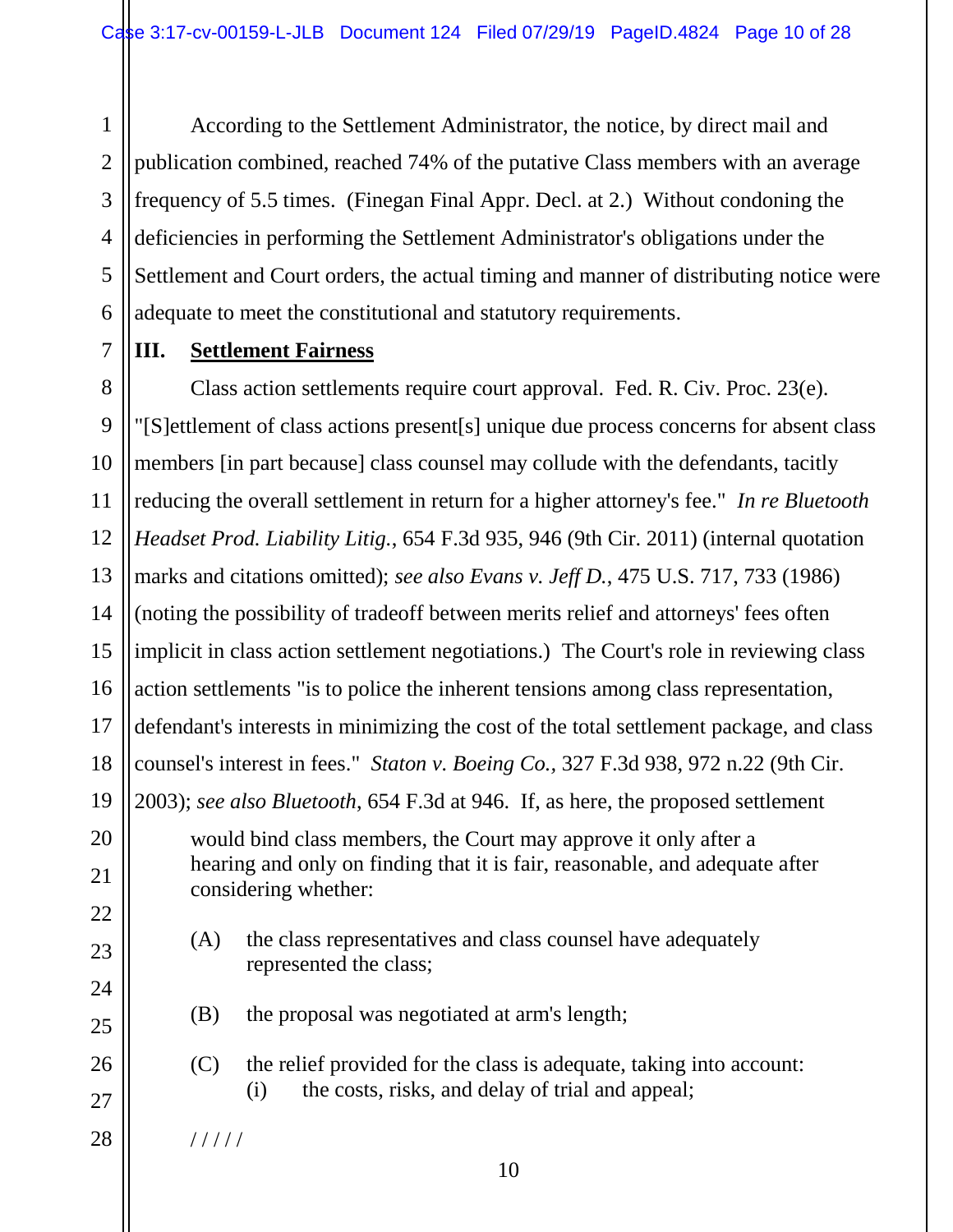11 1 2 3 4 5 6 7 8 9 10 11 12 13 14 15 16 17 18 19 20 21 22 23 24 25 26 27 28 (ii) the effectiveness of any proposed method of distributing relief to the class, including the method of processing classmember claims; (iii) the terms of any proposed award of attorney's fees, including timing of payment; and (iv) any agreement required to be identified under Rule  $23(e)(3)$ ; and (D) the proposal treats class members equitably relative to each other. Fed. R. Civ. Proc.  $23(e)(2)$ .<sup>7</sup> The Court received one Objection. The Objection, however, was not to the Settlement fairness or class action certification. The objector disagrees with the law and the reality that manufacturers of quality products may be subject to lawsuits for various reasons. Because the Objection does not speak to any fairness factors, it does not warrant rejecting the Settlement.  $\overline{a}$ Subsection (e)(2) was added to Rule 23 as a part of the 2018 amendments. Fed. R. Civ. Proc. 23, *Advisory Comm. Notes.* Prior to the amendment, the analysis was guided by the *Churchill* factors: (1) the strength of the plaintiff's case; (2) the risk, expense, complexity, and likely duration of further litigation; (3) the risk of maintaining class action status throughout the trial; (4) the amount offered in settlement; (5) the extent of discovery completed and the stage of the proceedings; (6) the experience and views of counsel; (7) the presence of a governmental participant; and (8) the reaction of the class members of the proposed settlement. *Bluetooth,* 654 F.3d at 946 (quoting *Churchill Vill., L.L.C. v. Gen. Elec.*, 361 F.3d 566, 575 (9th Cir. 2004); other citation omitted). The goal of the 2018 amendment "was not to displace any factor, but rather to focus . . . on the core concerns . . . that should guide the decision whether to approve the propos[ed settlement]." Fed. R. Civ. Proc. 23, *Advisory Comm. Notes*. Several of the *Churchill* factors were incorporated into Rule 23(e)(2) as amended. The remaining factors are discussed as relevant. Case 3:17-cv-00159-L-JLB Document 124 Filed 07/29/19 PageID.4825 Page 11 of 28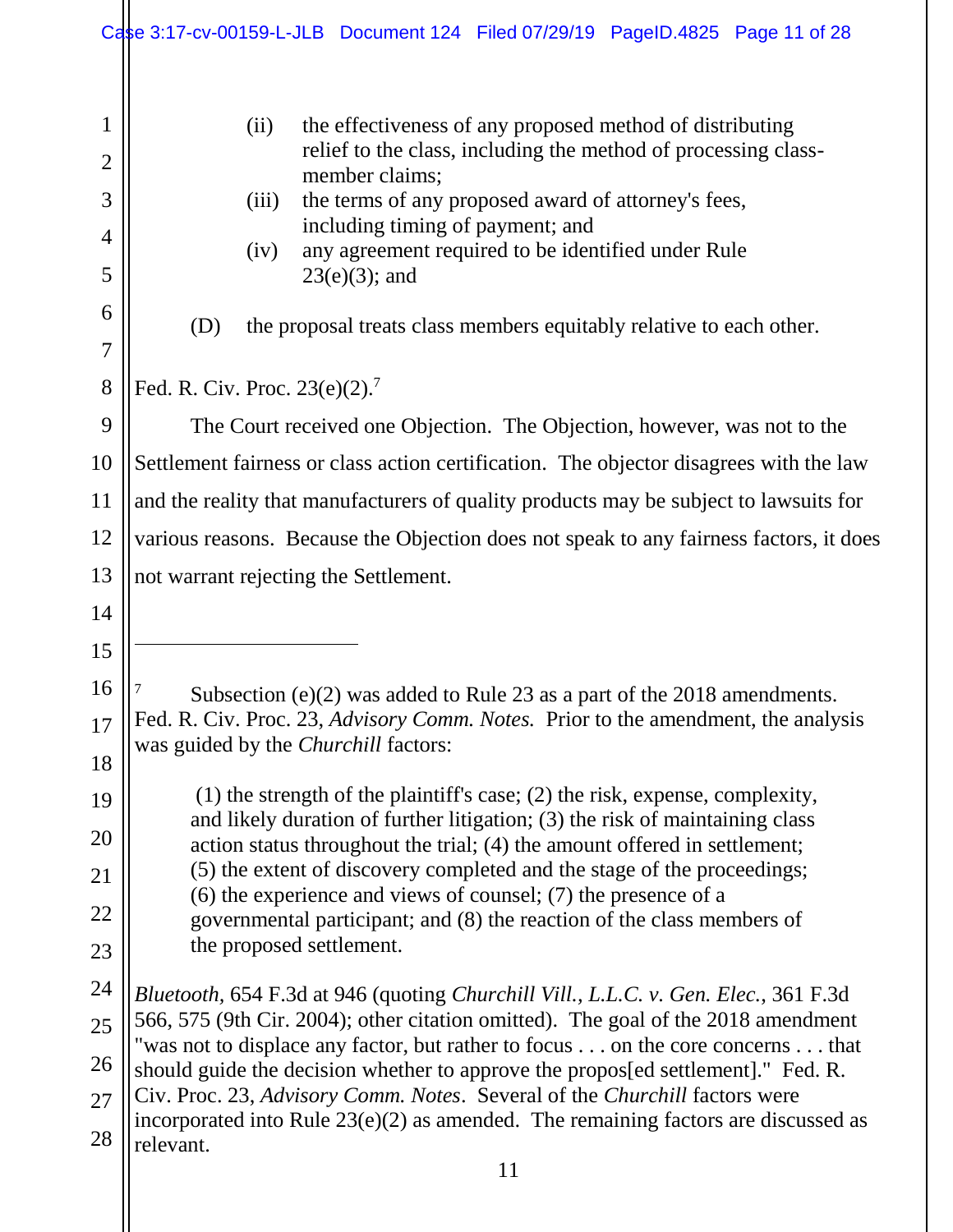### **A. Adequacy of Representation and Arm's Length Negotiations**

As relevant to class action settlements, Rule  $23(e)(2)(A)$  and (B) require consideration whether the class representatives and class counsel adequately represented the class, and whether the proposed settlement was negotiated at arm's length. Also relevant to the inquiry are the terms of any proposed attorneys' fees, including timing of payment. Fed. R. Civ. Proc.  $23(e)(2)(C)(iii)$ .

7

1

2

3

4

5

6

#### 1. Adequacy of Class Counsel's Representation

8 9 10 11 12 13 14 15 16 17 Based on the submissions filed in support of preliminary settlement approval and settlement class certification, the Court provisionally appointed Jason H. Kim and Aubry Wand as Class Counsel. (Prelim. Approval Order at 4.) Before reaching Settlement, Class Counsel engaged in informal investigation and thorough discovery, including depositions and expert discovery. They fully briefed their motion in support of class certification and opposed Defendant's *Daubert* challenges to Plaintiffs' experts and motion for judgment on the pleadings. The Settlement was initially reached with a private mediator's assistance, and the negotiations were finished among counsel. (*See* Kim Atty Fee Decl. (doc. no. 109-2); *id.* Ex. A (doc. no. 109-3); Wand Atty Fee Decl. & Ex. A (doc. no. 109-6)).

The proposed Settlement provides for injunctive and monetary relief. The injunctive relief requires that for five years, Defendant's shoes with less than 95% domestic content less prominently advertise the "Made in USA" label and disclose that the "Made in USA" collection contains domestic value of  $70\%$  or greater. $8$ (Settlement ¶ III.D.) In the monetary relief portion of the Settlement, Defendant agreed to create a non-reversionary Escrow Fund of \$750,000 from which \$200,000 is to be paid to the Settlement Administrator for Administrative Costs, \$15,000 for

25 26 27

 $\overline{a}$ 

28

18

19

20

21

22

23

<sup>8</sup> It appears that the injunctive relief stops short of enforcing California Business and Professions Code §17533.7.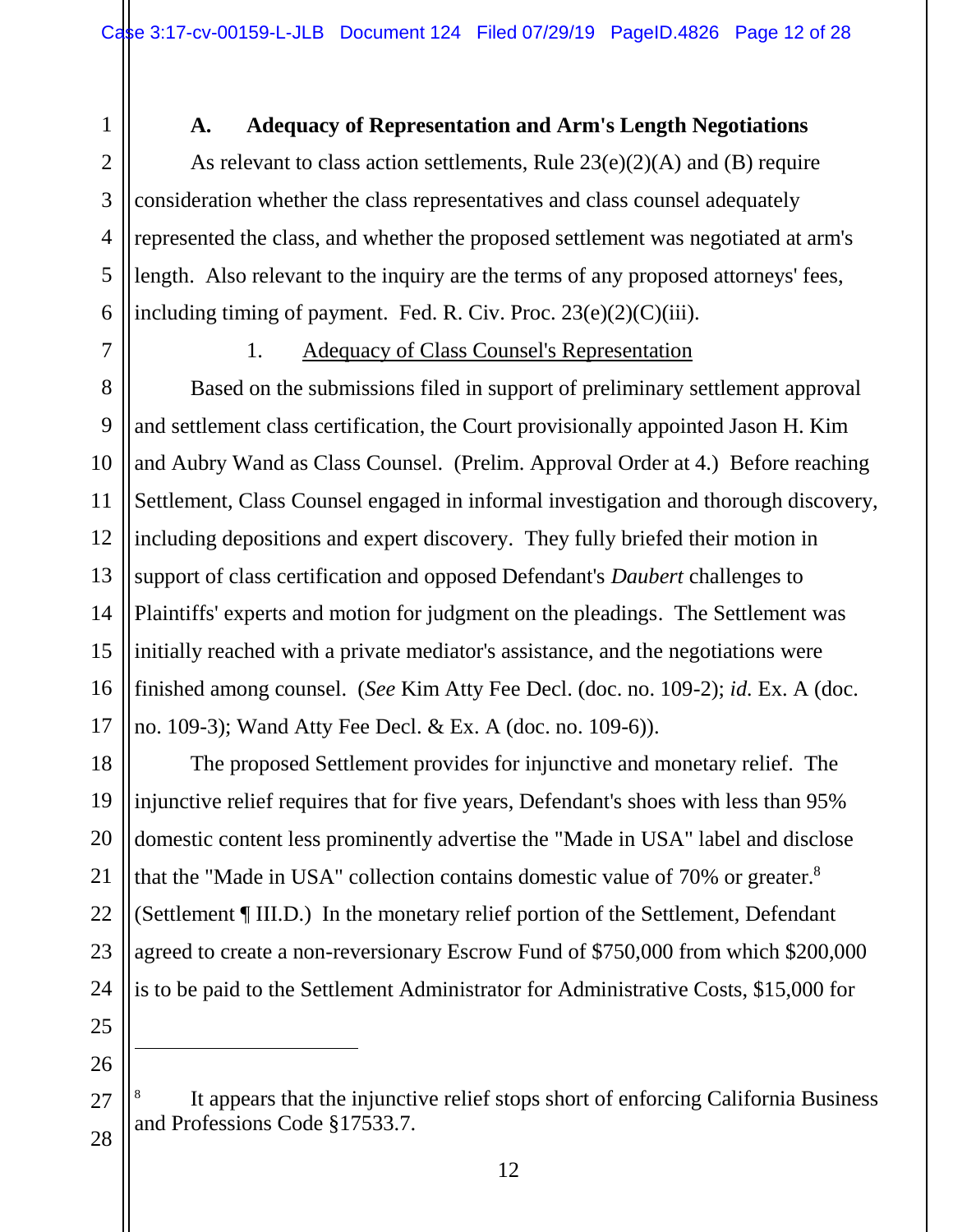1 2 3 4 5 6 7 Plaintiffs incentive awards, subject to Court approval, with the balance to be used for Class member claims and, if any funds remain, for *cy pres* awards. (*Id.* ¶ III.A.) Defendant also agreed to pay without objection up to \$650,000 to Class Counsel for attorneys' fees, costs and litigation expenses, subject to Court approval. (*Id.* ¶ VIII.) Accordingly, the Settlement obligates Defendant to pay up to \$1.4 million in exchange for dismissal of this action and release of claims, including Class members' claims.

8 9 10 11 Based on the submissions made in support of the Attorneys' Fee Motion and Final Approval Motion, as well as on the docket in this case, the Class Counsel had sufficient information to negotiate a fair Settlement and had adequately prosecuted this action with Plaintiffs' assistance.

12

14

15

16

17

22

23

24

25

26

27

## 2. Attorneys' Fees

13 Where, as here,

> a settlement agreement is negotiated prior to formal class certification, ... [¶] ... such agreements must withstand an even higher level of scrutiny for evidence of collusion or other conflicts of interest than is ordinarily required under Rule 23(e) before securing the court's approval as fair.

18 19 20 21 *Bluetooth,* 654 F.3d at 946. The Court has a duty to look for any "subtle signs that class counsel have allowed pursuit of their own self-interests and that of certain class members to infect the negotiations." *Id.* at 947. Examples of such subtle signs are (1) when counsel receive a disproportionate distribution of the settlement . . .;

> (2) when the parties negotiate a "clear sailing" arrangement providing for the payment of attorneys' fees separate and apart from class funds . . .; and

(3) when the parties arrange for fees not awarded to revert to defendants rather than be added to the class fund.

28 *Id.* (citations and most internal quotation marks omitted).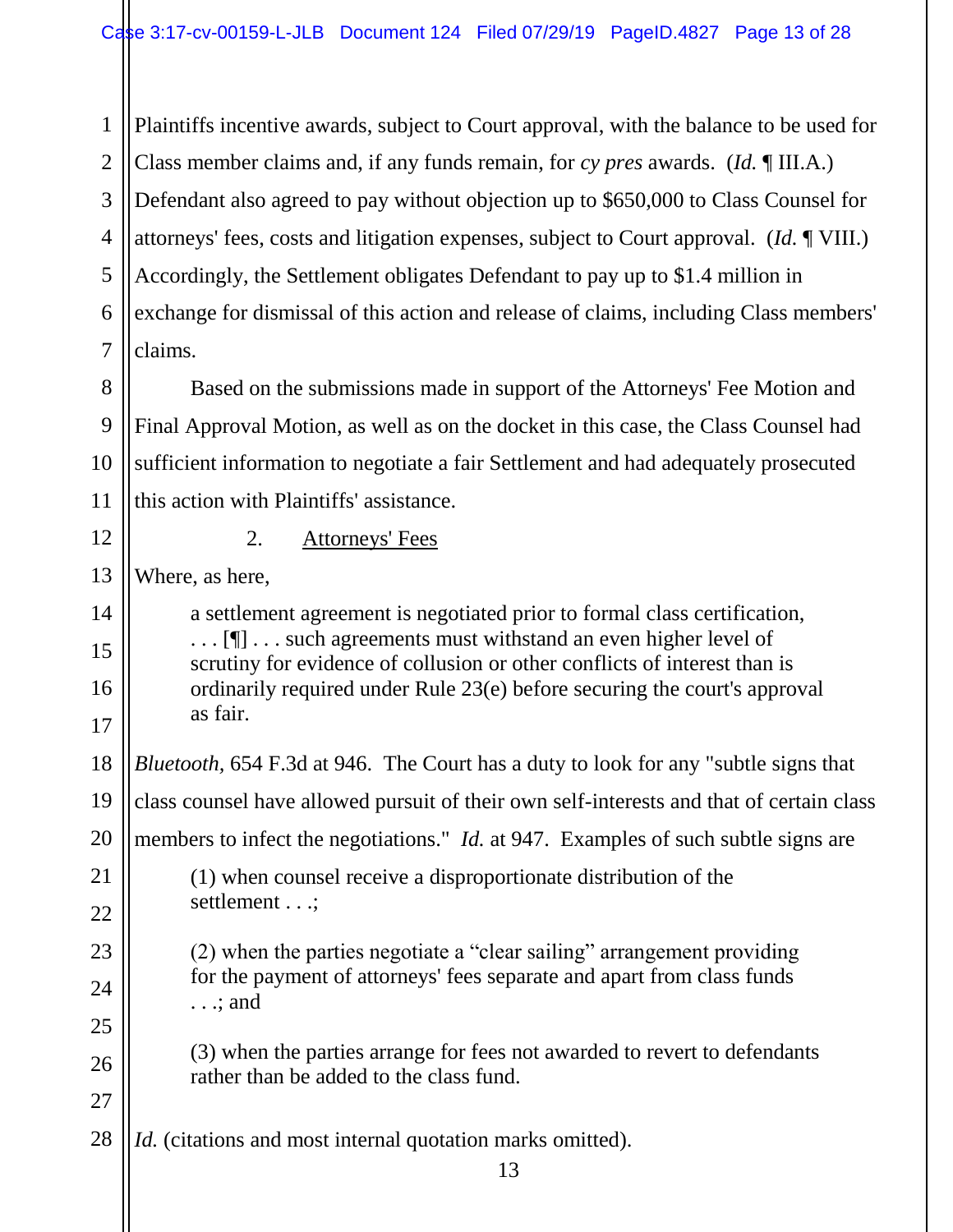The Settlement includes all three features.

[T]hat the defendant in form agrees to pay the fees independently of any monetary award or injunctive relief provided to the class in the agreement does not detract from the need carefully to scrutinize the fee award. Even when technically funded separately, the class recovery and the agreement on attorneys' fees should be viewed as a "package deal." . . . [A]ssessment of the settlement's overall reasonableness must take into account the defendant's overall willingness to pay.

*Id.* at 948-49 (internal citation and some quotation marks and brackets omitted). First, Defendant is willing to pay a total of \$1.4 million, while attorneys' fees comprise the better part of \$650,000.

Second, the Settlement includes a "clear sailing" arrangement (Settlement ¶ VIII.A.) whereby "the defendant agrees not to oppose a petition for a fee award up to a specified maximum value." *Bluetooth,* 654 F.3d at 940 n.6. This "carries the potential of enabling a defendant to pay class counsel excessive fees and costs in exchange for counsel accepting an unfair settlement on behalf of the class." *Id.* at 947.

17 18 19 20 21 22 23 24 25 Finally, the Settlement includes an implied "kicker," whereby "all fees not awarded would revert to defendants rather than be added to the *cy pres* fund or otherwise benefit the class." *Bluetooth,* 654 F.3d at 947. The kicker is implicit in that Defendant agreed to pay without objection up to \$650,000 for attorneys' fees, costs and litigation expenses subject to Court approval. (Settlement ¶ VIII.A.) The Settlement does not allow that, if the Court awards less, the difference be added to the non-reversionary Escrow Fund for the benefit of the Class. (*See id; cf. id.* ¶ III.A.1 (\$750,000 Escrow Fund is "non-reversionary" in that no part of it reverts to Defendant).)

26 27 28 Although the \$650,000 sum was negotiated with the mediator's assistance (Atty Fee Mot. at 14), this, by itself, is not sufficient to assure that the attorneys' fee amount was the product of collusion-free negotiations in light of the clear sailing and

1

2

3

4

5

6

7

8

9

10

11

12

13

14

15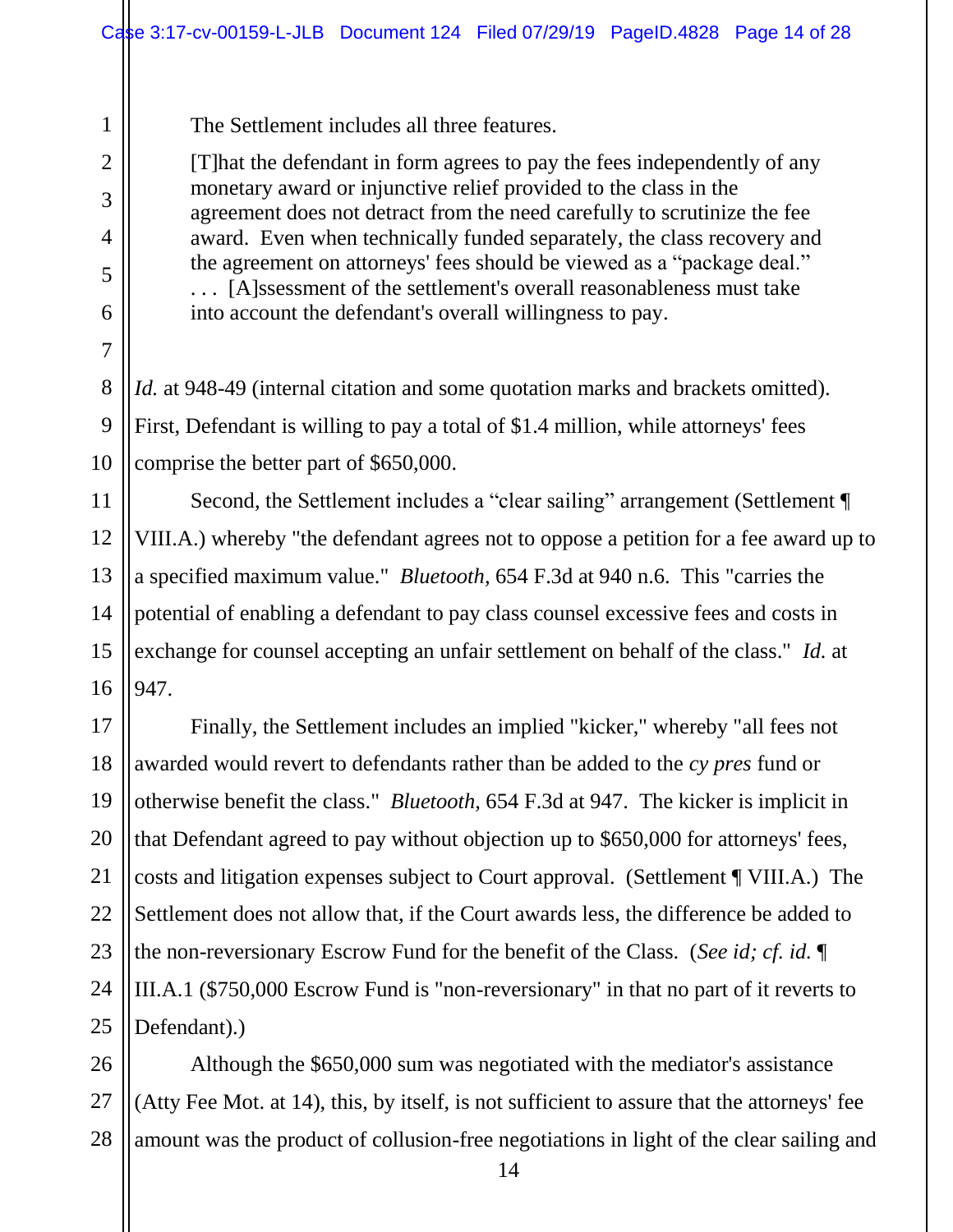1 2 3 kicker provisions. *Bluetooth*, 654 F.3d at 948. The Court "ha[s] a special obligation to assure itself that the fees awarded in the agreement [are] not unreasonably high." *Id.* at 948 (internal quotation marks, brackets and citation omitted); *see also id.* at

4 941. Specifically,

5

6

7

8

9

10

11

12

13

14

15

16

17

[W]hen confronted with a clear sailing provision, the district court has a heightened duty to peer into the provision and scrutinize closely the relationship between attorneys' fees and benefit to the class, being careful to avoid awarding "unreasonably high" fees simply because they are uncontested.

*Id.* at 948 (citation omitted).

For this same reason, a kicker arrangement reverting unpaid attorneys' fees to the defendant rather than to the class amplifies the danger of collusion already suggested by a clear sailing provision. If the defendant is willing to pay a certain sum in attorneys' fees as part of the settlement package, but the full fee award would be unreasonable, there is no apparent reason the class should not benefit from the excess allotted for fees. The clear sailing provision reveals the defendant's willingness to pay, but the kicker deprives the class of that full potential benefit if class counsel negotiates too much for its fees.

*Id.* at 949 (internal citation and some quotation marks and brackets omitted).

18 19 20 21 22 23 24 The Court therefore turns to the Attorneys' Fee Motion. "[A]ttorneys' fees and costs may be awarded in a certified class action where so authorized by law or the parties' agreement." *Bluetooth*, 654 F.3d at 941(citing Fed. R. Civ. Proc. 23(h)). Defendant agreed to pay up to \$650,000 for attorneys' fees, costs and litigation expenses. (Settlement ¶ VIII.) This amount was negotiated with the mediator's assistance after the parties had agreed on relief to be provided to the Class. (Kim Final Appr. Decl. at 2.)

25 26 27 28 Class Counsel request \$227,620.22 for costs and litigation expenses. (Kim Atty Fee Decl. at 5 & Ex. C (doc. no. 109-5); Wand Atty Fee Decl. at 8.) They contend they incurred fees in the aggregate sum of \$750,145.50, billed at their regular hourly rates. (Kim Atty Fee Decl. at 3 (\$316,968); Wand Atty Fee Decl. at 4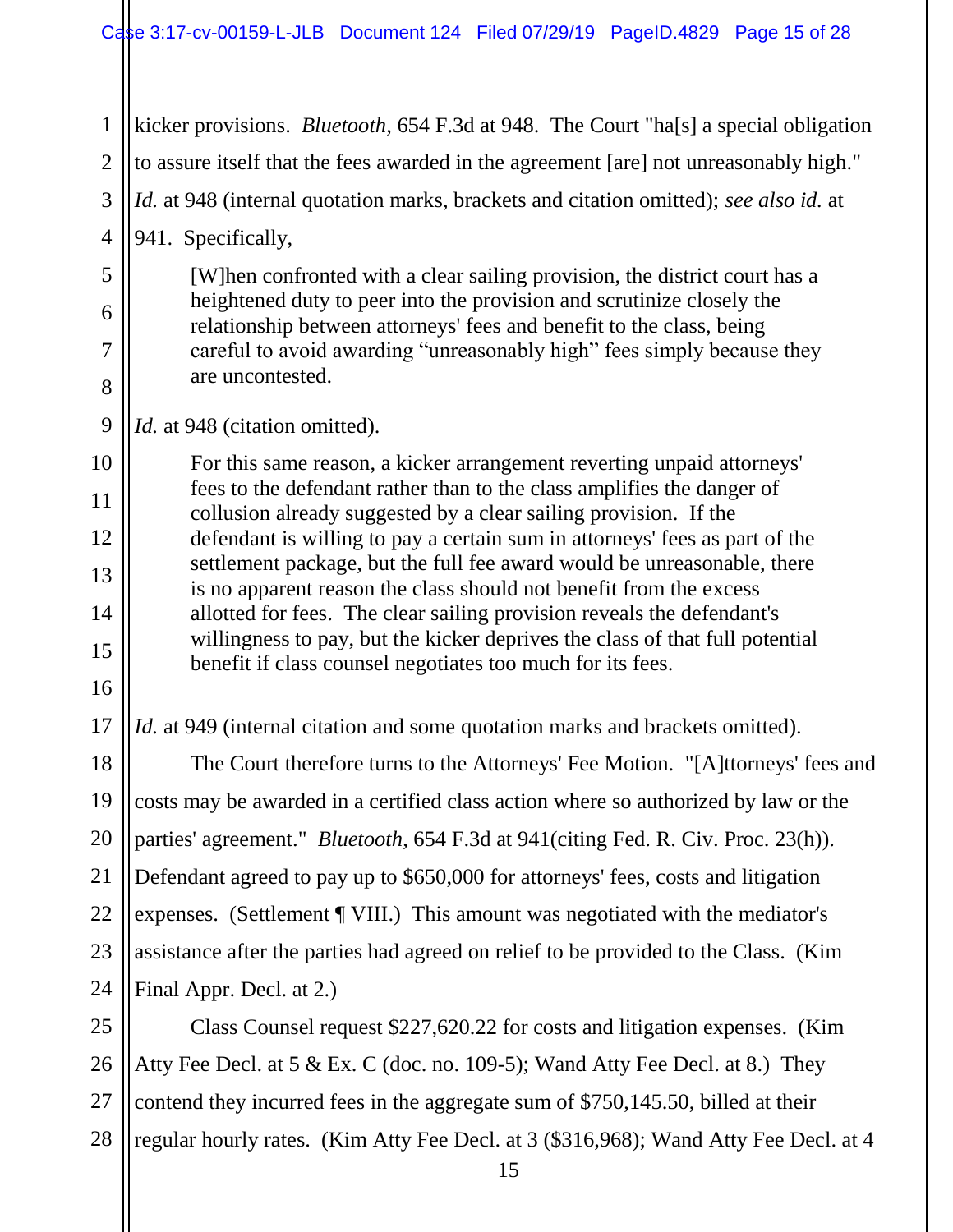1 2 & Ex. A  $(\$433,177.50)$ .) However, they request no more than \$650,000 for fees, costs and litigation expenses combined.

3

## *a. Costs and Litigation Expenses*

4 5 6 7 8 9 10 11 12 13 14 15 16 Class Counsel submitted declarations summarizing costs and litigation expenses amounting to  $$227,620.22$ . (Kim Decl. at 5 & Ex. C (\$117,854.26); Wand Decl. at 8 (\$109,765.96).) Because the lists included insufficient support for the requested sums, the Court issued the Order for Supplemental Documentation. (Doc. no. 119.) Based in the issues raised in the order, Class Counsel provided additional information regarding travel expenses, expert fees, Westlaw legal research charges, and line items which were not sufficiently identified in the motion. (Resp. to Order (doc. no. 120).) Class Counsel reduced their request by \$21,264.62 to eliminate duplication of travel expenses and account for a retainer refund due from one of their experts. (*Id.*) Further, they explained that \$2,448.71 in Westlaw charges represents a pro rata portion of the monthly Westlaw fees attributable to the pending case (*id.* at 7), which the Court finds to be reasonable. Accordingly, Class Counsel's request for 206,355.60 in costs and litigation expenses is reasonable under Rule 23(h).

#### *b. Attorneys' Fees*

After costs and litigation expenses, \$443,644.60 remains available for attorneys' fees from the agreed-upon sum of \$650,000. "The award of attorneys' fees in a class action settlement is often justified by the common fund or statutory feeshifting exceptions to the American Rule, and sometimes by both." *Bluetooth*, 654 F.3d at 941. Attorneys' fees in the pending case are based on the Settlement, which provides for payment from a common fund. (*See* Atty Fee Mot. at 2.) Alternatively, the Consumer Legal Remedies Act, Cal. Civ. Code §1780(e), and the private attorney general statute, Cal. Code of Civ. Proc. §1021.5, provide for attorneys' fees. Regardless of the Settlement provision, in a class action the Court has an independent / / / / /

28

17

18

19

20

21

22

23

24

25

26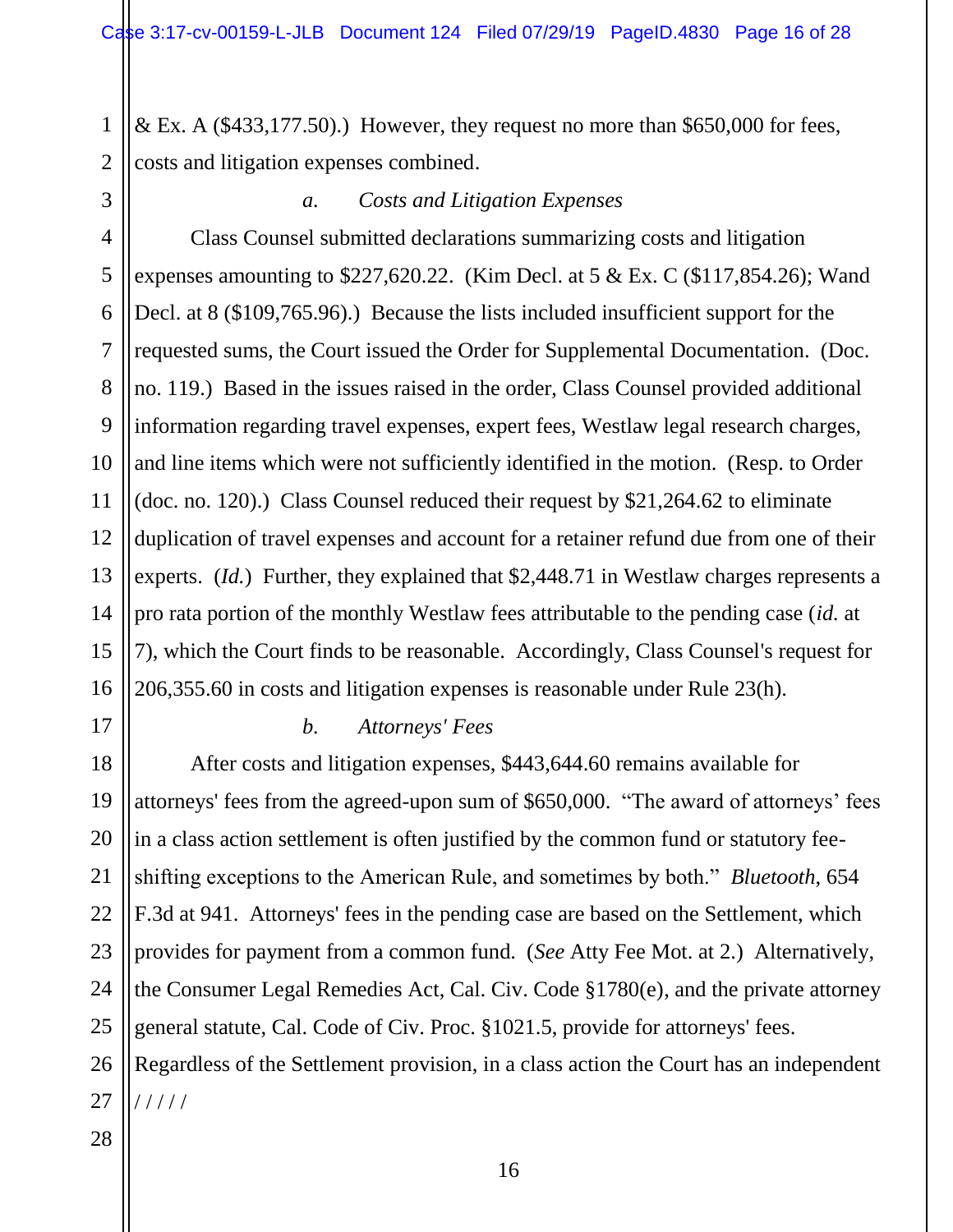1 2 duty to consider the reasonableness of the requested attorneys' fees. *Bluetooth*, 654 F.3d at 941.

3 4 5 Two different methods for calculating reasonable attorneys' fees have been approved depending on the circumstances -- the lodestar method and percentage-ofrecovery method. *Bluetooth*, 654 F.3d at 941-42.

The "lodestar method" is appropriate in class actions brought under feeshifting statutes . . ., where the relief sought—and obtained—is often primarily injunctive in nature and thus not easily monetized, but where the legislature has authorized the award of fees to ensure compensation for counsel undertaking socially beneficial litigation. [¶] Where a settlement produces a common fund for the benefit of the entire class, courts have discretion to employ either the lodestar method or the percentage-of-recovery method. Because the benefit to the class is easily quantified in common-fund settlements, we have allowed courts to award attorneys a percentage of the common fund in lieu of the often more time-consuming task of calculating the lodestar.

## *Id.* at 941-42 (citations omitted).

6

7

8

9

10

11

12

13

14

15

17

18

19

20

21

16 The Settlement provides for monetary and injunctive relief. The Court therefore turns to the lodestar method to determine whether the attorneys' fee request is reasonable.

The lodestar figure is calculated by multiplying the number of hours the prevailing party reasonably expended on the litigation (as supported by adequate documentation) by a reasonable hourly rate for the region and for the experience of the lawyer.

22 *Bluetooth*, 654 F.3d at 941.

23 24 25 26 27 28 Kim, a partner at Schneider Wallace Cottrell Konecky Wotkyns LLP, has approximately twenty years of litigation experience, including complex civil litigation and class actions. (*See* Kim Prelim. Appr. Decl. App. A (doc. no. 106-8) at 3; Kim Atty Fee Decl. (doc. no. 109-2) at 2.) He is based in northern California and customarily bills his work at \$775 per hour. He has adjusted his rate to \$550 per hour to more accurately reflect the billing rates for consumer class action attorneys in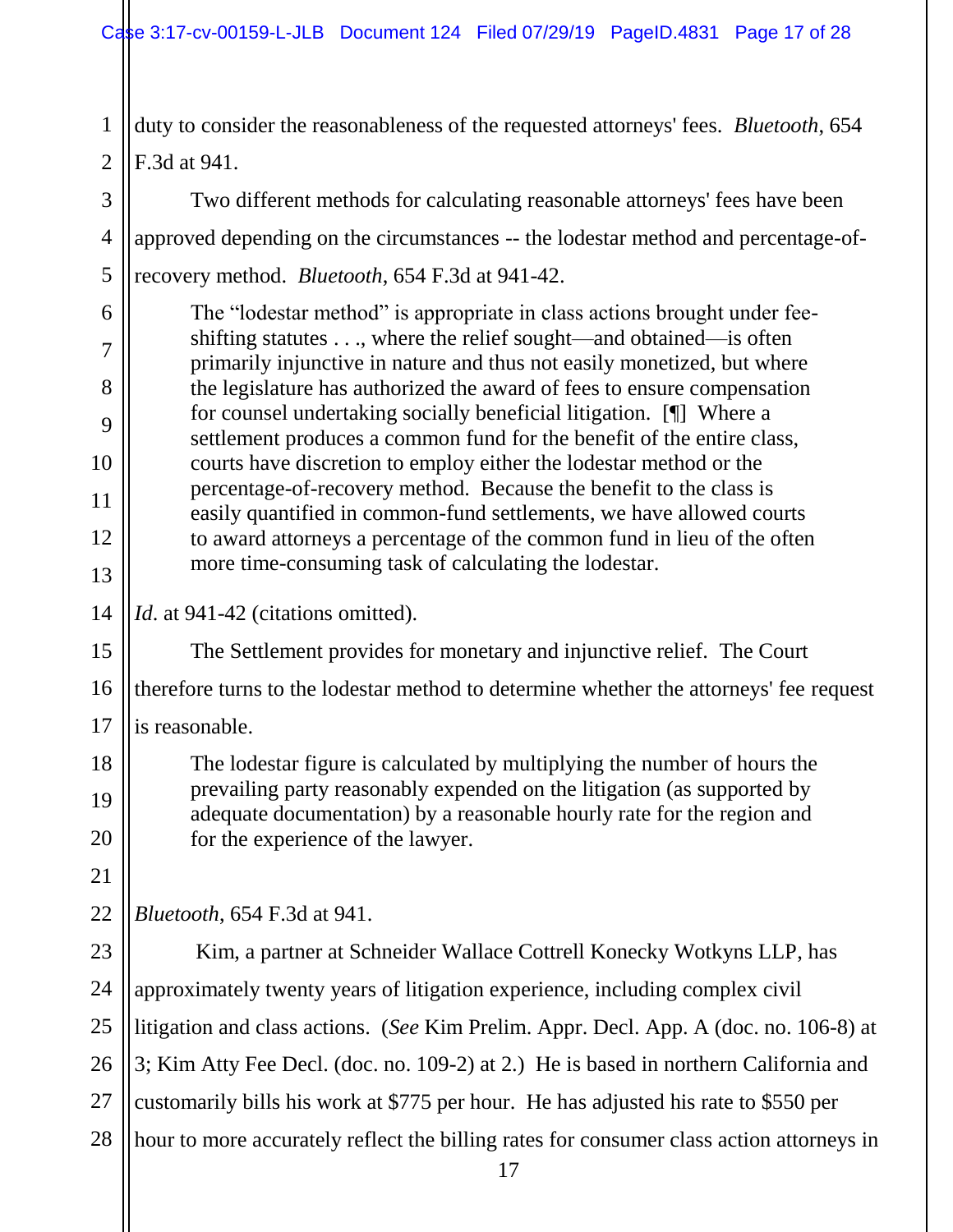1 2 3 4 5 6 7 8 9 this District. (Kim Atty Fee Decl. at 2-4 & Ex. B (doc. no. 109-4).) Plaintiffs also request fees for electronic discovery specialist Abigail Laudick, an attorney licensed in Maryland and Massachusetts, at the rate of \$175 per hour, and paralegal Sam Marks at the rate of \$125 per hour. Wand of The Wand Law Firm, P.C., had approximately five years of class action litigation experience at the outset of this case. (Wand Atty Fee Decl. (doc. no. 109-6) at 2-3.) He is based in Los Angeles and customarily bills his work at \$525 per hour. He has adjusted his rate to \$475 to more accurately reflect the prevailing rates in this District. (*Id*. at 4.) The Court finds that the requested hourly rates are reasonable.

10 11 12 13 Kim submitted detailed billing records showing that he, Laudick, and Marks collectively billed 413.5 hours to this case. (Kim Atty Fee Decl. Exs. A, B.) From the actually billed hours, he had excluded all time for attorneys who billed less than 5 hours each to this case. (Kim Atty Fee Decl. at 3.)

Although Wand also submitted time records, they are not detailed in that all time entries for a day are entered together, thus making it difficult to determine how much time was spent on each task. (*See* Wand Atty Fee Decl. Ex. A.) Block billing like this "makes it more difficult to determine how much time was spent on particular activities." *Welch v. Metropolitan Life Ins. Co.,* 480 F.3d 942, 948 (9th Cir. 2007). It may therefore support a finding that the attorney failed to carry his burden and warrant a reduction to arrive at the reasonable number of hours. Wand's time records state that he billed 825.1 hours to this case. (Wand Atty Fee Decl. Ex. A.)

22 23 24 Upon review of the billing records, the Court reduced time for entries lacking sufficient description, $9$  reflecting excessive time spent for the task, or excessive duplication of time between counsel. The Court based its assessment on the

25 26

 $\overline{a}$ 

14

15

16

17

18

19

20

<sup>27</sup> 28 Entries which do not specify a subject matter (for example, designated generally as "email string" with client or opposing counsel) and reflecting more than a minimal amount of time, and unspecified "legal research," were reduced.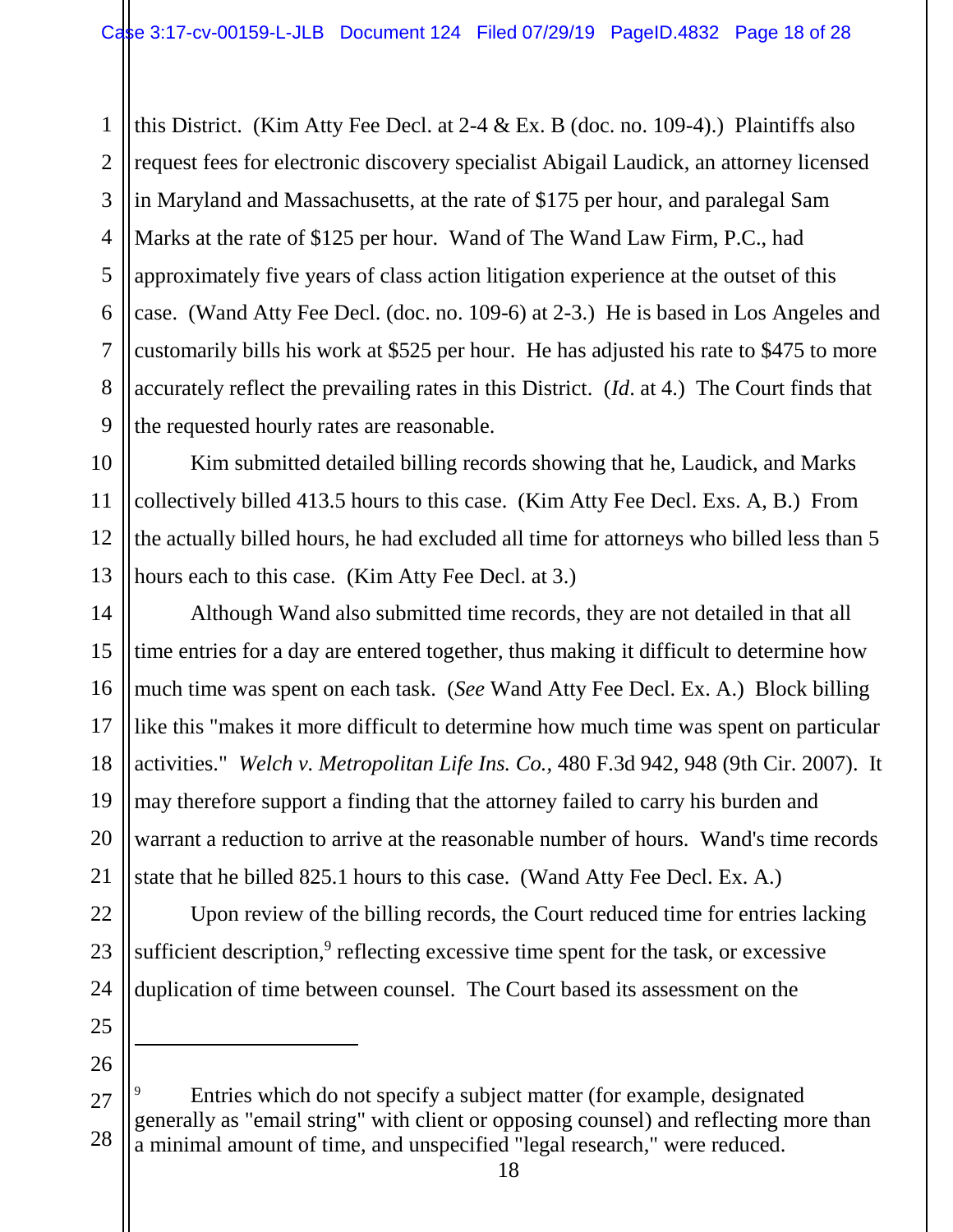1 2 3 4 5 6 7 counsel's stated experience and expertise in the area of consumer class actions.<sup>10</sup> Because Class Counsel were awarded litigation expenses for case-related onboard internet charges during travel, $<sup>11</sup>$  it is assumed that corresponding time was billed to</sup> the relevant tasks and cases. Time described solely as travel was reduced. Accordingly, the Court finds that Kim, Laudick and Marks together reasonably billed 359 hours, and Wand reasonably billed 653 hours to this case.

10 Based on the foregoing, the lodestar amounts to **\$488,053**. The lodestar is presumptively reasonable. *Bluetooth,* 654 F.3d at 941-42 & n.7. It can be adjusted by an appropriate positive or negative multiplier using the *Kerr* factors if necessary to achieve reasonableness:

8

9

11

12

13

14

15

16

17

18

19

20

21

22

 $\ddot{\phantom{a}}$ 

23

26

(1) the time and labor required; (2) the novelty and difficulty of the questions involved; (3) the skill requisite to perform the legal service properly; (4) the preclusion of other employment by the attorney due to acceptance of the case; (5) the customary fee; (6) whether the fee is fixed or contingent; (7) time limitations imposed by the client or the circumstances; (8) the amount involved and the results obtained; (9) the experience, reputation, and the ability of the attorneys; (10) the "undesirability" of the case; (11) the nature and length of the professional relationship with the client; and (12) awards in similar cases. $[12]$ 

*Id.* at 942 n.7 (quoting *Kerr v. Screen Extras Guild, Inc.*, 526 F.3d 67, 70 (9th Cir. 1975)). Because "[m]any of these factors are subsumed within the calculation of hours reasonably expended at a reasonable rate[, . . .] the *Kerr* factors only warrant a

24 25 The Court reduced time billed for resubmitting deficient filings when the defects should have been readily apparent to an attorney with Class Counsel's experience and expertise. (*See, e.g.,* docs. no. 58, 101, 105.)

<sup>11</sup> *See* Kim Atty Fee Decl. Ex. C; *see also* Resp. to Order at 4 n.3.

27 28 "At least one factor is no longer valid – whether the fee was fixed or contingent." *Bluetooth,* 654 F.3d at 92 n.7 (citation omitted).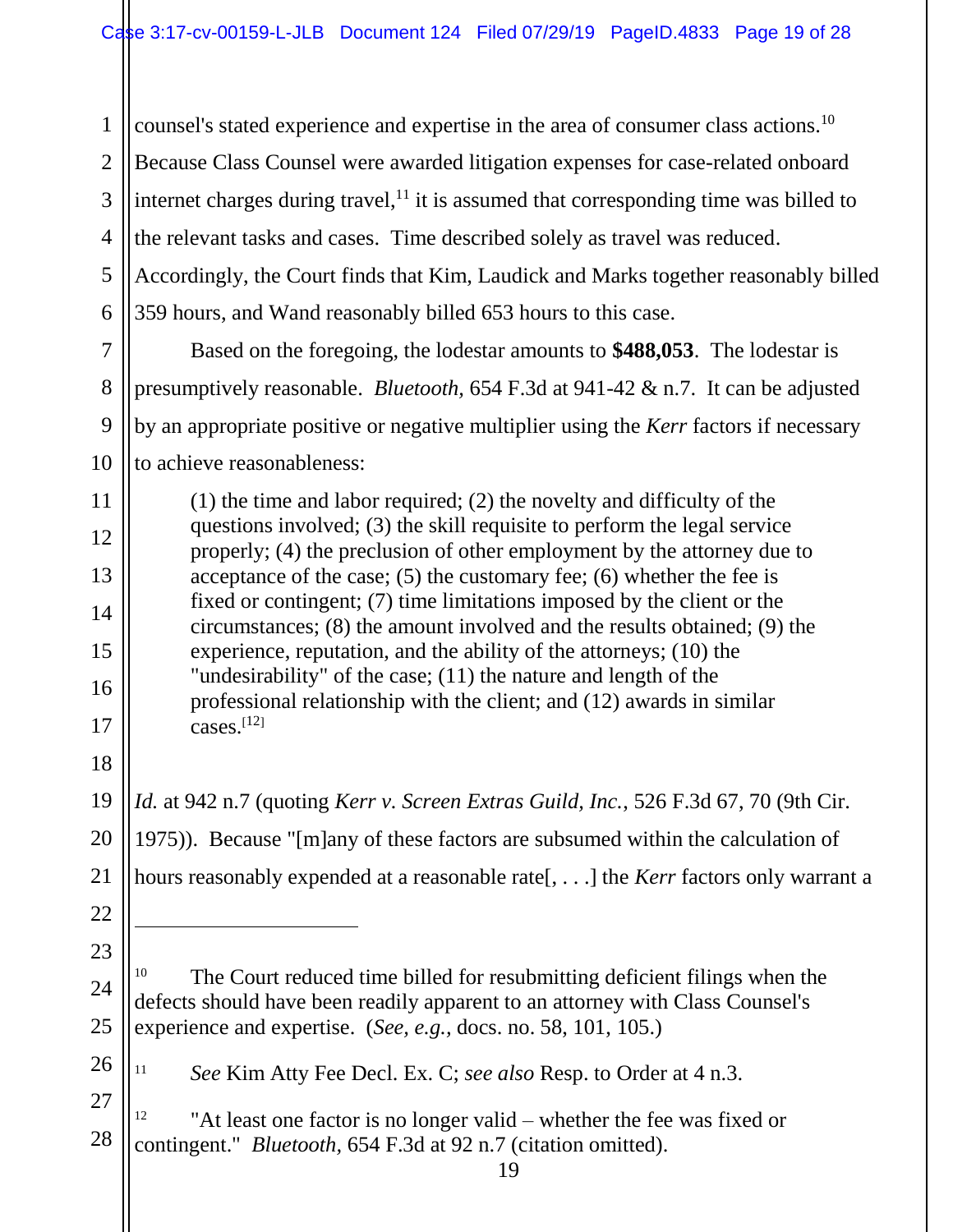1 2 3 4 5 6 7 8 departure from the lodestar in rare and exceptional cases." *Id.* (internal quotation marks and citations omitted). "Foremost among these considerations, however, is the benefit obtained for the class." *Id.* at 942. "Thus, where the plaintiff has achieved 'only limited success,' counting all hours expended on the litigation—even those reasonably spent—may produce an 'excessive amount,' and the Supreme Court has instructed district courts to instead 'award only that amount of fees that is reasonable in relation to the results obtained.'" *Id*. (quoting *Hensley v. Eckerhart*, 461 U.S. 424, 440 (1983)).

This is not a rare case warranting departure from the lodestar. The attorneys' skills, risks of contingency litigation, preclusion of other work due to accepting this case, and the experience, reputation and ability of counsel are already reflected in the billing rates approved by the Court. The calculation of reasonable hours, while based on the counsel's experience and expertise in consumer class action litigation, also allows for additional work necessitated by issues which do not occur as a matter of course, such as, for example, Defendant's constitutional challenge to California Business and Professions Code §17533.7.

20 23 The recovery obtained for the benefit of the Class is modest. Defendant provided information showing that 984,835 pairs of shoes were sold in California with the allegedly misleading "Made in USA" labeling. (Kim Final Appr. Decl. at 4.) According to Plaintiffs' expert, each pair sold at a \$10.10 premium. (Prelim. Appr. Mot. at 24.) The maximum possible award was therefore approximately \$10 million. To settle, Defendant agreed to somewhat ameliorate the allegedly misleading nature of its advertising for five years and pay no more than \$1.4 million.<sup>13</sup> (Settlement  $\P$ 

24

 $\overline{a}$ 

9

10

11

12

13

14

15

16

17

18

19

21

22

25 26 27 28 <sup>13</sup> Plaintiffs acknowledge that the value of injunctive relief is difficult to quantify with precision. (Atty Fee Mot. at 20-21.) Defendant submitted a declaration outlining the efforts it will undertake to comply, which Plaintiffs value at \$6.1 million. (Michael Decl. (doc. no. 106-3) at 104-07; Prelim. Appr. Mot. (doc. no. 106-1) at 25.) This valuation has limited probative value because it is not entirely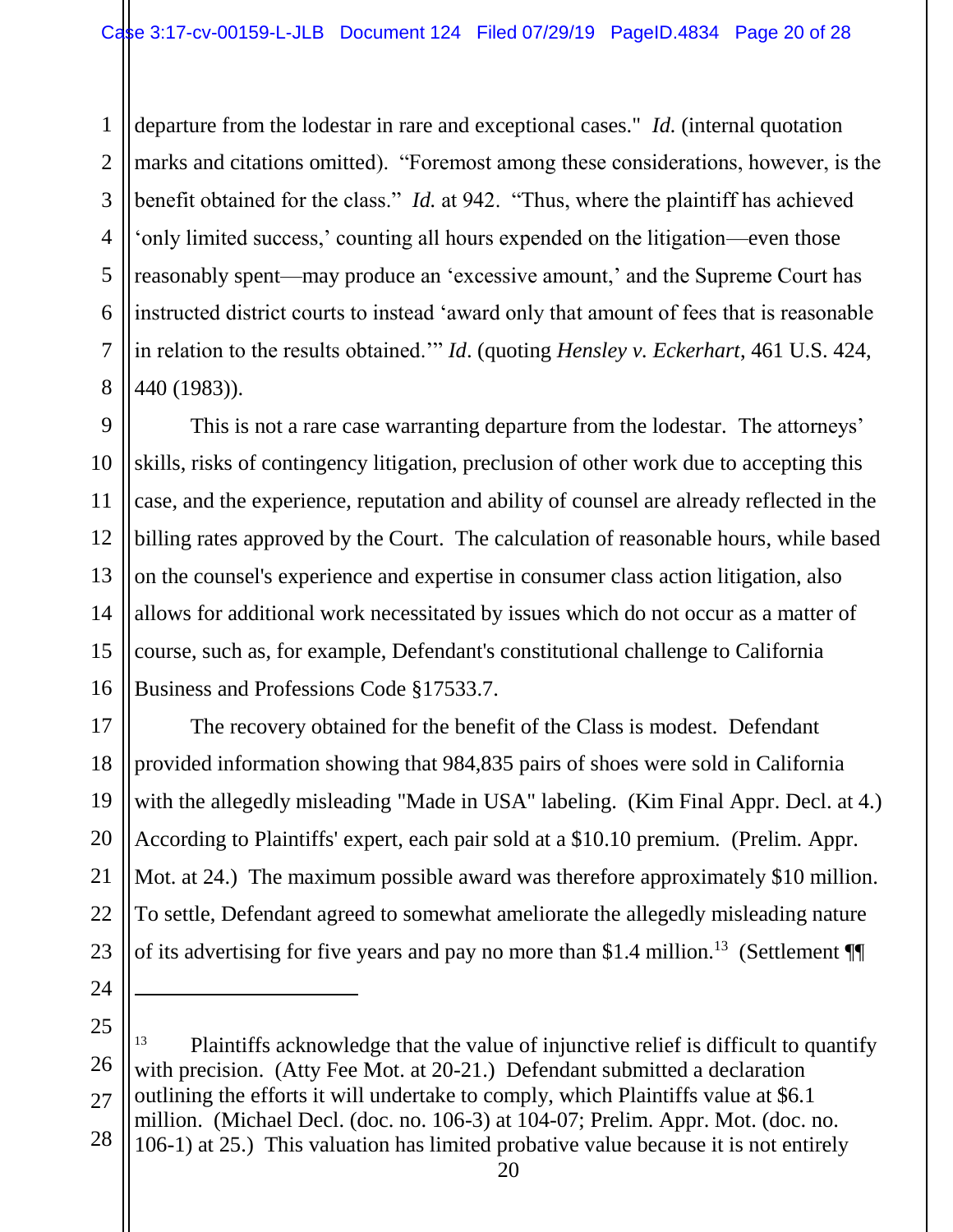1 2 3 4 5 6 7 8 9 III., VIII.) The \$488,053 lodestar represents approximately 35% of the monetary relief obtained for the benefit of the Class.<sup>14</sup> When considered in light of the opposition to class certification, *Daubert* challenges to Plaintiffs' price premium calculation, and the constitutional challenge to Plaintiffs' claims, the expense of prosecuting the case through trial, and the uncertainty of the outcome on one hand, and on the other hand, the monetary recovery and benefit of injunctive relief, the lodestar strikes a fair balance between the benefit conferred on the Class and the amount of attorney work necessary to achieve it. Accordingly, neither an increase nor a reduction of the lodestar is warranted.

10 11 12 13 14 15 The \$488,053 lodestar exceeds \$443,644.60, which remains available from the agreed-upon sum of \$650,000 after payment of costs and litigation expenses. Under the Settlement, Class Counsel cannot recover more than \$443,644.60. (Settlement ¶ VIII.A.) The Court therefore finds that the request for attorneys' fees is reasonable under Rule 23(e) and (h). Neither the amount of attorneys' fees, the clear sailing arrangement, nor the kicker provision render the Settlement unfair to the Class.

16

17

18

19

20

 $\overline{a}$ 

3. Plaintiffs' Representation of the Class and Incentive Awards Based on the submissions filed in support of preliminary approval, the Court provisionally appointed Plaintiffs Sheila Dashnaw, William Meier, and Sheryl Jones

<sup>21</sup> 22 23 24 supported by evidence. More importantly, the injunctive relief appears to fall short of fully enforcing the law. (*Cf.* Settlement ¶ III.D. *with* Cal. Bus. & Prof. Code §17533.7.) Rather than estimate the monetary value of the injunctive relief to the Class, the Court relies on the lodestar method to evaluate the reasonableness of requested attorneys' fees. *See Staton,* 327 F.3d at 974.

<sup>25</sup> 26 27 28 "If an agreement is reached in the amount of a settlement fund and a separate amount for attorney fees the sum of the two amounts ordinarily should be treated as a settlement fund for the benefit of the class." *Bluetooth,* 654 F.3d at 943 (internal quotation marks, ellipsis and citation omitted); *see also id.* at 945. For purposes of this case, the Court combines the \$750,000 Escrow Fund and the additional \$650,000 amount for attorneys' fees, costs and litigation expenses.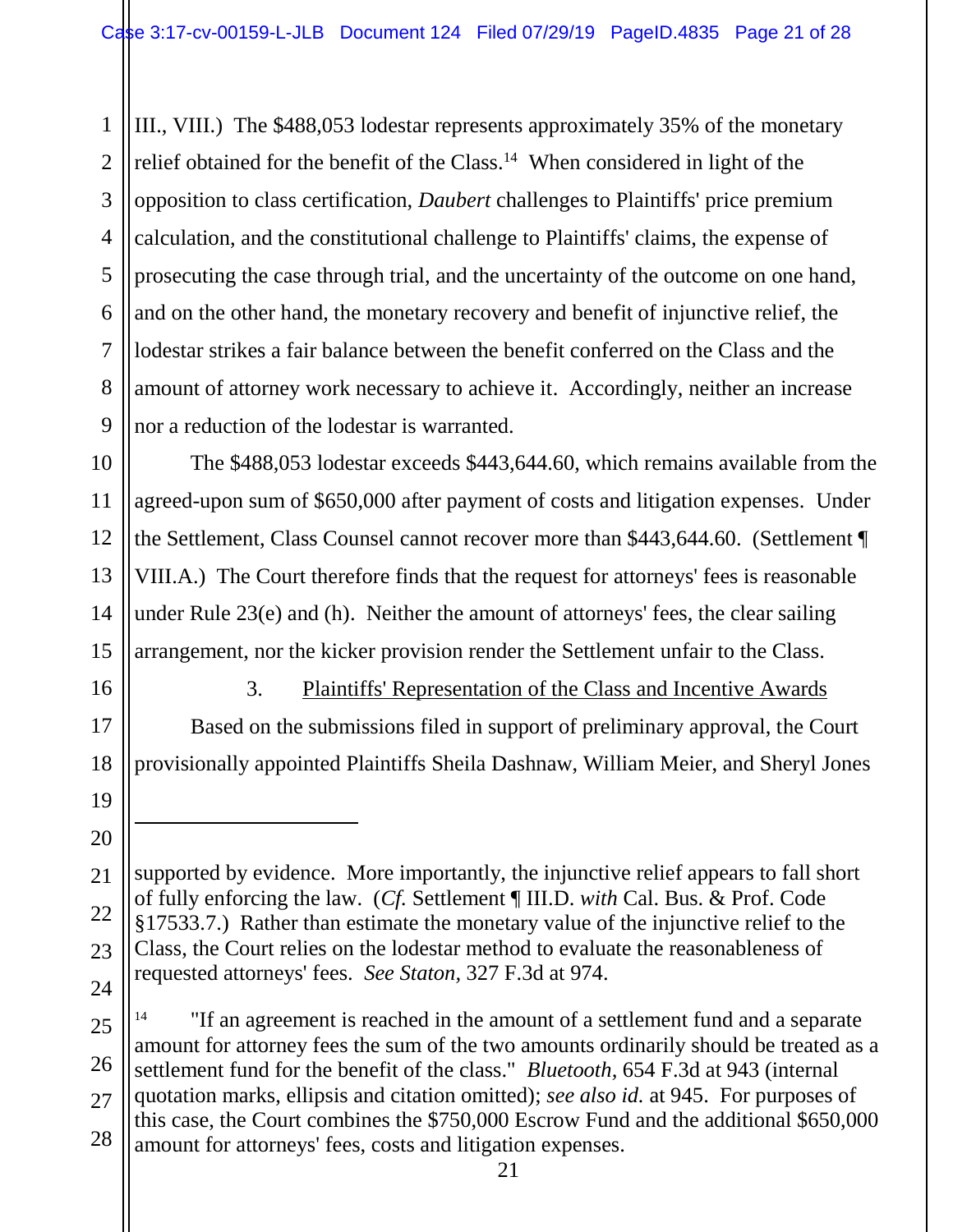as representatives for the certified Class (collectively "Plaintiffs"). (Prelim. Approval Order at 4.) As relevant to adequacy of representation, the Court considers whether (1) "the named plaintiffs . . . have any conflicts of interest with other class members and (2) will [they] prosecute the action vigorously on behalf of the class." *Online DVD-Rental*, 779 F.3d at 943(internal quotation marks and citation omitted).

Under the Settlement, each Plaintiff may receive up to \$5,000 as an incentive award for service as a Class representative. (Settlement ¶¶ III.A.2., VIII.C.) Plaintiffs each request \$5,000. Incentive awards such as this "are discretionary and are intended to compensate class representatives for work done on behalf of the class, [and] to make up for financial or reputational risk undertaken in bringing the action. . .." *Rodriguez v. West Publ'g Corp.*, 563 F.3d 948, 958-59 (9th Cir. 2009). The amount of the award must be related to the actual service or value the class representative provides to the class. *See id*. at 960.

Although incentive awards are "fairly typical in class actions," *Rodriguez*, 563 F.3d at 958, they "should not become routine practice," lest the representatives be "tempted to accept suboptimal settlements at the expense of the class members whose interests they are appointed to guard." *Radcliffe v. Experian Information Solutions Inc.*, 715 F.3d 1157, 1163 (9th Cir. 2013) (internal quotation marks and citations omitted). The potential conflict between the representative and the class is exacerbated when, as here, there is a large difference between the requested incentive award and individual class member recovery. *See id*. at 1165. Accordingly, "courts must be vigilant in scrutinizing all incentive awards to determine whether they destroy the adequacy of the class representatives." *Id*. at 1164.

Plaintiffs' request for \$5,000 each vastly exceeds the monetary relief available to each Class member under the Settlement. Nevertheless, the amount is not so high as to bring into question Plaintiffs' adequacy of representation. *See Online DVD-Rental*, 779 F.3d at 947 (approving \$5,000 incentive awards where class members / / / / /

22

1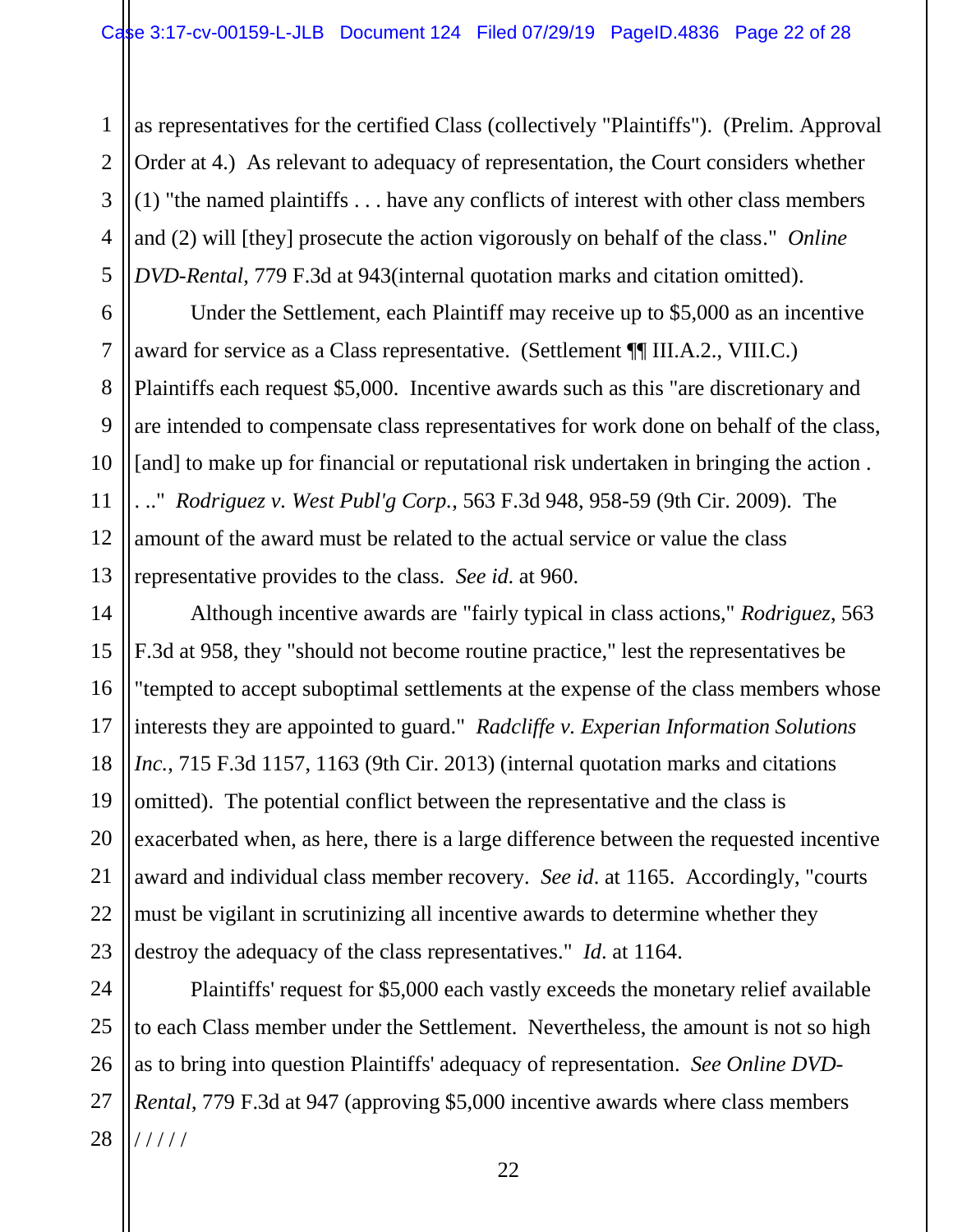1 2 received \$12 each). The combined request for \$15,000 represents approximately 1% of the \$1.4 million monetary relief under the Settlement. *See id*.

6 Plaintiffs benefitted the Class by filing and prosecuting this action, responding to formal written discovery, being deposed, and providing input to Class Counsel, including regarding Settlement. Meier devoted 29.5 hours, Dashnaw devoted 32.5 hours, and Jones devoted 41 hours to the prosecution of this action. (Docs. no. 109-7 through 9.)

8 9 10 11 12 No structural differences are present in the Settlement. Plaintiffs and the Class members have the same kind and amount of claims against Defendant, and no subclasses are warranted in this case. *See Online DVD-Rental*, 779 F.3d at 943. Accordingly, Plaintiffs had no incentive to favor one group of Class members over another.

13 14 15 16 17 Finally, there appears to have been no agreement for payment of incentive awards between Plaintiffs and Class Counsel before the Settlement. The incentive awards are conditioned on Court discretion, as the Settlement does not guarantee each Plaintiff \$5,000. (Settlement ¶ VIII.C.) Under the circumstances, the requested awards are reasonable.

18

3

4

5

7

## 4. Arm's Length Negotiations

19 20 21 22 23 24 The Settlement was reached with the assistance of a private mediator after thorough investigation, discovery and substantive motion briefing. The amounts requested for attorneys' fees and Class representative incentive awards are reasonable. Viewed as a whole, the Settlement terms are fair under the circumstances. Based on the evidence presented, the Settlement appears to have been reached through arm's length negotiations.

## **B. Adequacy of Relief Provided to the Class**

26 27 Rule 23(e)(2)(C) requires the Court to consider whether the relief provided for the Class is adequate in light of

28

- (i) the costs, risks, and delay of trial and appeal;
	- 23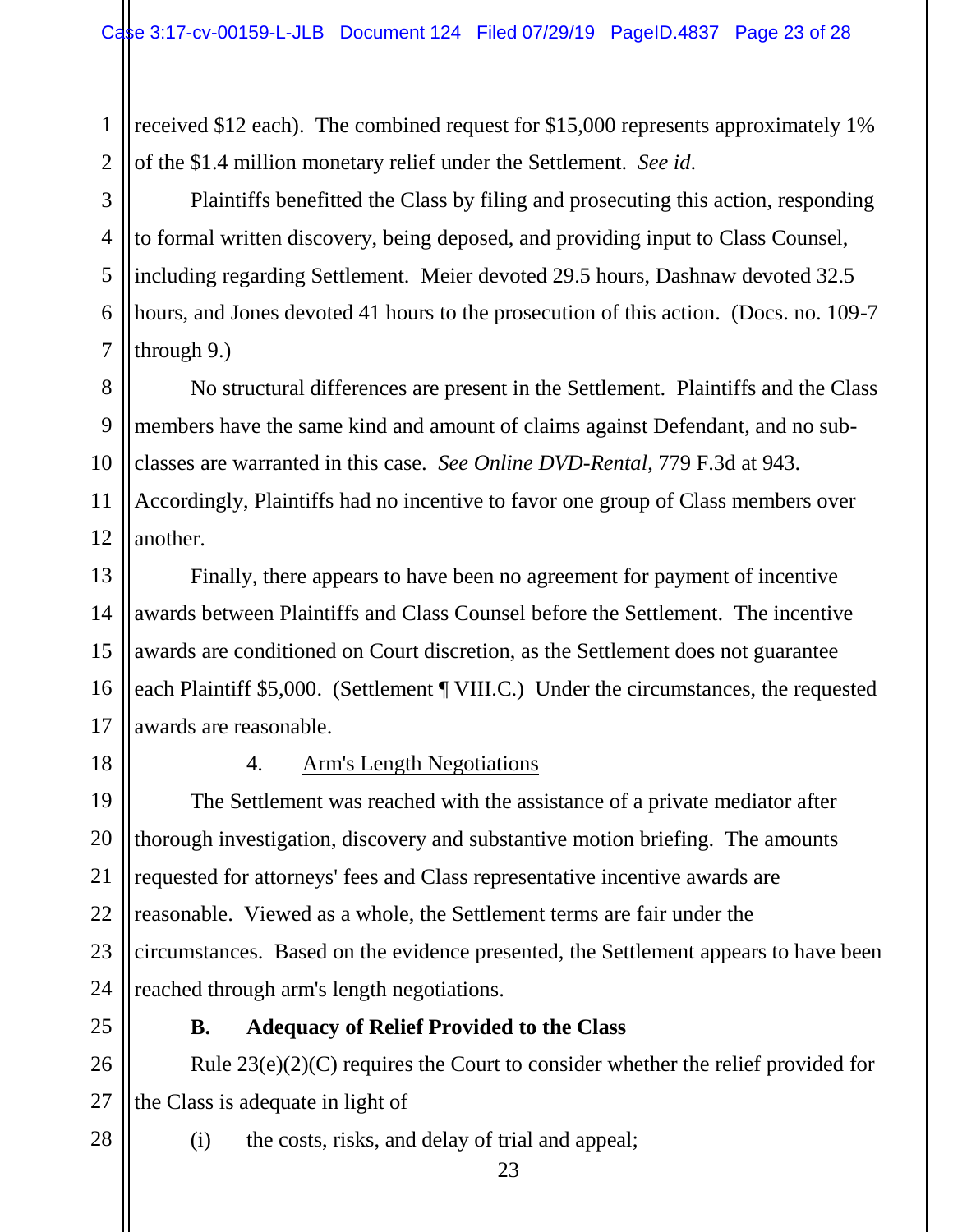- (ii) the effectiveness of any proposed method of distributing relief to the class, including the method of processing class-member claims;
- (iii) the terms of any proposed award of attorney's fees, including timing of payment; and
- (iv) any agreement required to be identified under Rule  $23(e)(3)[.]$

In addition, Rule  $23(e)(2)(D)$  requires consideration whether "the proposal treats" class members equitably relative to each other."

1

2

3

4

5

6

7

8

## 1. Costs, Risks, and Delay of Trial and Appeal

9 10 11 12 13 14 15 16 17 18 19 20 21 As discussed in the context of attorneys' fees, the Settlement provides a modest relief to the Class.Each Class member can recover a maximum of \$10 per qualifying pair of shoes, up to \$50 for 5 or more pairs, or \$100 per household. (Settlement ¶ III.B.8.) If funds remain after all valid claims are paid, or any claim payment checks remain uncashed, the remainder is to be distributed in equal parts to the Public Justice Foundation and Consumer Federation of California as *cy pres* recipients. (*Id.* ¶ III.C.2.) On the other hand, if valid Class member claims exceed the fund, the claim payments are reduced pro rata. (¶ III.C.1.) The Settlement includes injunctive relief, which somewhat ameliorates the allegedly misleading "Made in USA" advertising for five years, and a payment of not more than \$1.4 million, of which \$750,000 is available for payment of Administrative Costs, Plaintiffs' incentive awards, Class members' claims, and *cy pres* awards, if any. (Settlement ¶¶ III.A., VIII.)

22 23 24 25 26 27 28 The case was aggressively litigated through settlement. No reason exists to expect that the same intensity of litigation would not continue if the case had not settled. Defendants vigorously opposed class certification, mounted *Daubert* challenges to Plaintiffs' price premium calculation, and questioned the constitutionality of Plaintiffs' statutory claims. If Plaintiffs survived these challenges, bringing the case to trial would entail significant time and expense, while the outcome was uncertain. Based on the expense of prosecuting the case through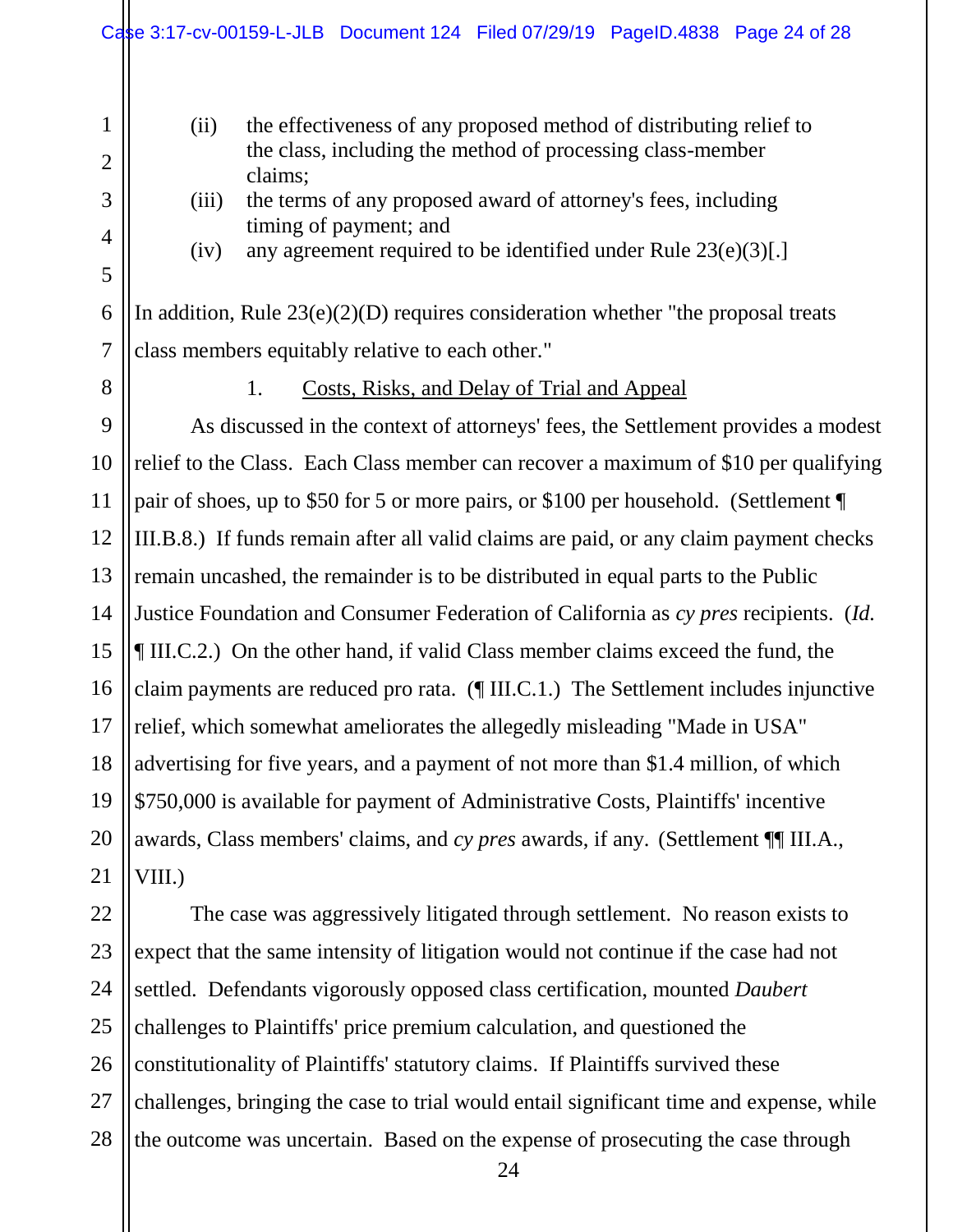1 2 trial, and the uncertainty of the outcome, the relief provided to the Class is adequate for purposes of settlement.

3

4

5

6

7

8

9

10

11

## 2. Equitable Treatment of Class Members

The Settlement distinguishes among Class members depending on the number of pairs of qualifying shoes they purchased. Each Class member can recover a maximum of \$10 per pair, up to \$50 for 5 or more pairs, or \$100 per household. (Settlement ¶ III.B.8.) Approximately 3% of the valid claims were submitted for more than one pair of shoes. (*See* Finegan Final Appr. Decl. at 15.) It is unclear whether any of those claims were for more than five pairs per person or more than ten pairs per household. (*See id.*) Given the small percentage of possibly affected Class members, the proposed plan of distribution is equitable.

12

13

15

16

17

18

19

21

22

## 3. Claim Distribution

14 20 23 Each Class member who wished to receive any monetary compensation had to submit a Claim Form no later than June 6, 2019. (Settlement ¶ III.B.; Finegan Final Appr. Decl. Ex. B (doc. no. 117-7 ("Notice")) at 2, 5, 7; *see also* Notice App. B (Claim Form).<sup>15</sup>) The Claim Form, signed under penalty of perjury, required Class members to provide contact information, including a physical address, and list the shoe model they purchased from the list of eligible shoe models, including the date and location of purchase. No other proof of purchase was initially required to submit a claim for one pair of shoes for a maximum payment of \$10. Class members who submitted a claim for more than one pair had to provide proof in the form of a receipt, photo of the shoes, purchase order, or credit card statement reflecting the purchase. Regardless of the number of shoes claimed, the Settlement Administrator

24

 $\overline{a}$ 

<sup>25</sup> 26 27 28 <sup>15</sup> The Claim Administrator failed to provide copies of any of the three attachments to the long-form notice distributed to the Class (App. A (Release and Waiver of Claims), App. B (Claim Form) and App. C (Exclusion Form). (*See*  Finegan Final Appr. Decl. Exs. A-I (docs. 117-6 through 14).) The Court accessed these documents on the settlement website.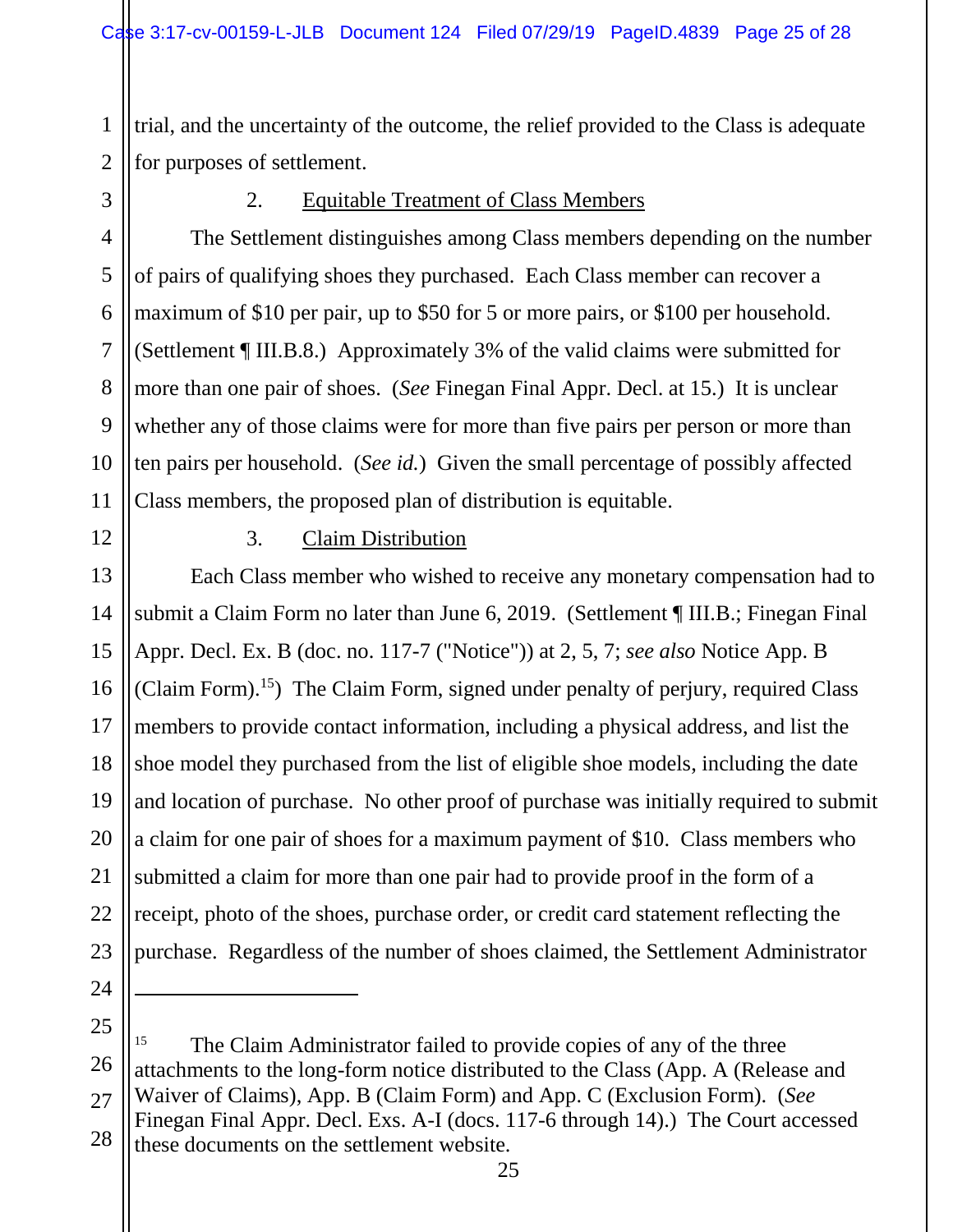1 2 3 4 5 6 7 could request additional proof to validate the claim, which had to be provided within 35 days of request, or the claim could be reduced or denied. Class members with questions were directed to the settlement website and the toll-free number. Ultimately, valid claims are to be paid by check via U.S. mail sent no later than 14 business days after final judgment in this case. (Settlement ¶ III.B.7-9, C.3 & II.A.20.; Notice at 8.) The *cy pres* awards are to be disbursed to the beneficiaries no later than 180 calendar days after final judgment. (Settlement ¶ III.C.2. & 4.)

14 The Class members submitted a total of 58,120 claims; however, the Settlement Administrator rejected 9,548 as invalid and approved 48,572. (Finegan Final Appr. Decl. at 15.) Upon the Court's request (doc. no. 122), the Settlement Administrator provided a detailed breakdown of reasons for rejecting these claims. (Mahan Decl. (doc. no.123).) The Court finds the Settlement Administrator's processing of these claims to be reasonable. No claims were rejected for untimeliness or inability to provide proof of purchase. (*See* Mahan Decl.)

The valid claims reflect an approximately 5% participation rate. (Finegan Final Appr. Decl. at 15.) Although the rate is very low, *see Briseno,* 844 F.3d at 1131 (noting "[i]t is not unusual for only 10 or 15% of the class members to bother filing claims" (citation omitted)), this is not necessarily fatal to the Settlement, *see Online DVD-Rental, 779 F.3d at 945 ("settlements have been approved where less* than five percent of class members file claims" (citation omitted)).

21 22 23 24 25 Requests for exclusion were received from 171 putative Class members (Finegan Final Appr. Decl. at 13) and one Class member objected. As noted, the Objection was not directed to the terms of the Settlement or Class certification. Accordingly, the Class members' response to the Settlement does not preclude a finding of fairness.

26 / / / / /

27

8

9

10

11

12

13

15

16

17

18

19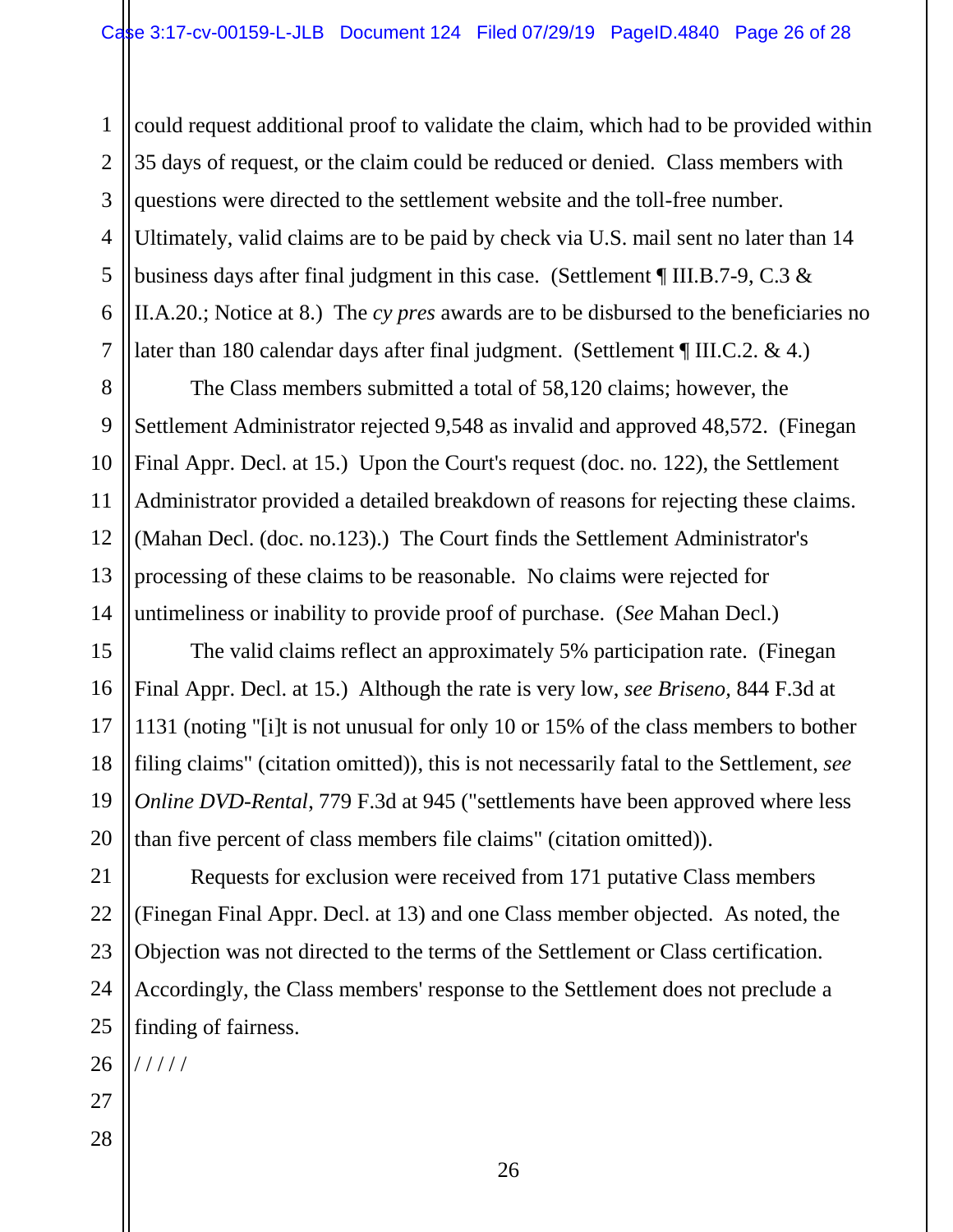1 2 3 4 5 6 7 8 The total amount of valid claims is \$490,420.<sup>16</sup> After deductions for the administrative costs of up to \$220,000<sup>17</sup> (Kim Final Appr. Decl. at 13) and Plaintiffs' incentive awards totaling \$15,000, the Escrow Fund balance is sufficient to provide a 100% payment to the Class members who filed valid claims. The remaining funds (at least \$24,580) and any funds remaining due to returned or uncashed Settlement checks shall be distributed as *cy pres* awards. (Settlement ¶ III.B.2.) The Court approves the claim payment and *cy pres* distribution plan as stated in the Settlement and the Settlement Administrator's July 25, 2019 declaration.

9 10

11

## 4. Attorneys' Fees

12 13 14 As discussed above, the requested attorneys' fees are reasonable. The fees are to be paid within 14 business days after final judgment in this case. (Settlement ¶¶ VIII.A., II.A.20.) Because this action does not involve a coupon settlement, the timing of payment does not preclude a finding of reasonableness or settlement fairness. *See Online DVD-Rental*, 779 F.3d at 949-50.

15

16

17

18

19

20

21

22

23

 $\ddot{\phantom{a}}$ 

## 5. Agreements Required to Be Identified

According to Plaintiffs' there are no agreements other than the Settlement. (Kim Final Appr. Decl. at 4.)

## **C. Government Participation**

Because Defendant filed a motion for judgment on the pleadings arguing that California Business and Professions Code §17533.7 violates the First Amendment, notice of the challenge was served on the California Attorney General pursuant to 28

<sup>24</sup> 25 26 <sup>16</sup> This amount may be increased, if the Settlement Administrator is able to obtain any of the physical addresses which the Class members had not provided. (*See* Mahan Decl. at 4.)

<sup>27</sup> 28 See Settlement ¶ III.A.; February 20, 2019 Order at 5. The Settlement Administrator's invoices so far have not reached this amount. *See* Finegan Final Appr. Decl. Ex. I.